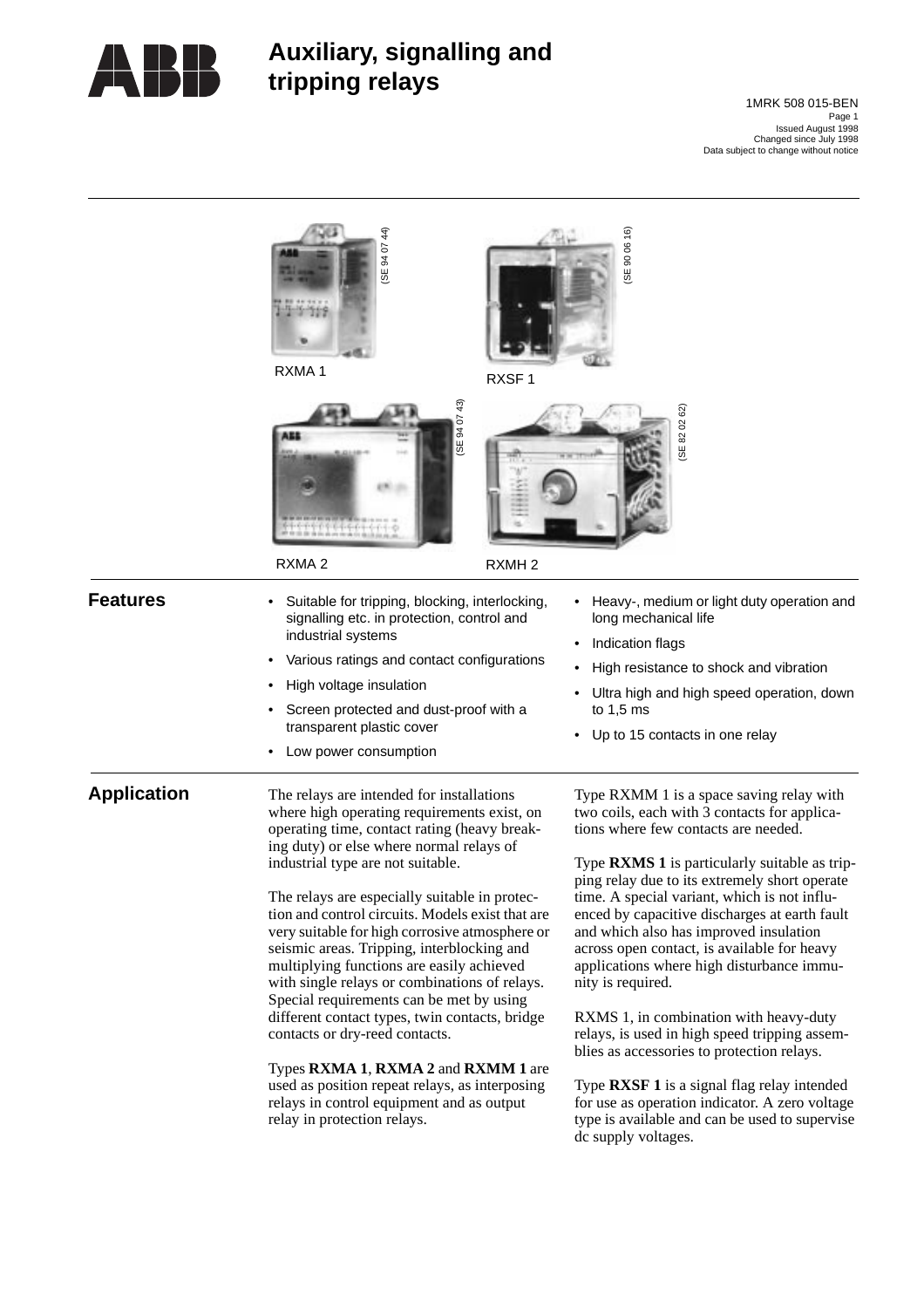# **Functions which can be obtained with additional components**

Application (cont'd) Types **RXME 1** and **RXME 18** are used where a low number of heavy duty contacts are required e.g. as trip relay. RXME 18 is a RXME 1 with an operating flag indicator.

Type **RXMH 2** is used when many heavy duty contacts are required. It can be provided with an operating flag indicator, as an option.

Auxiliary relays can be used in a number of ways with different accessories to obtain a variety of types of operation. A few typical circuits are shown below.

Plug-in units with e.g., diodes, resistors and capacitors are shown in Catalogue 1MRK 513 004-BEN. Connection blocks type RTXE for attachment to the pocket of the rear side of the terminal bases can be ordered from the same catalogue.

#### **Drop-out time-lag with a diode**

To obtain a dropout delay of a dc relay or to protect an electronic circuit against transients, a diode unit across the relay coil (R) can be used. Diode unit, type RXTDA 1, or terminal base mounted type RTXE can be selected.

If the dropout time (t) in the table is too long it can be reduced with a resistor (r) connected in series with the diode

| <b>Type</b>                  | Typical dropout time, t,<br>with diode $2$ ) |
|------------------------------|----------------------------------------------|
| RXMA <sub>1</sub>            | 100-125 ms                                   |
| RXMA <sub>2</sub>            | $20 \text{ ms}$                              |
| RXMM <sub>1</sub>            | $40 \text{ ms}$                              |
| RXMS $1^{1}$                 | 10 <sub>ms</sub>                             |
| RXME <sub>1</sub><br>RXME 18 | 35 <sub>ms</sub>                             |
| RXMH <sub>2</sub>            | 60 ms                                        |

The diode is to be connected to terminals 21-28.

2) The deviation in dropout time from the values in the table can be considerable, due to numbers of contacts, inductance in the coil, depending on operating voltage etc.



Drop-out delay can be achieved by connecting a parallel diode across the relay coil as shown. Please observe the polarities of the dc voltage and the diode.

When S makes the relay picks up instantaneously. When S breaks the relay drops our with a time lag caused by the diode.

#### **Inductive transient protection**

The diode also provides transient protection of the relay and also for the parallel connected devices by reducing the induced overvoltages (many kV's) caused by the inductance of the auxiliary relay upon disconnection from the dc supply when the energizing contact opens.

Transient protection (and shorter drop-out delays) may also be achieved by using a parallel connected resistor, thermistor or varistor across the relay instead of the diode. These components are available for mounting directly in the rear pocket of the terminal base using type RTXE component blocks.

#### **Pick-up time-lag using a thermistor**



When S makes, the current heats the thermistor t and its resistance drops as its temperature increases. When the current through R reaches the pick-up value, the relay picks up and the thermistor is short-circuited by a make contact on the relay.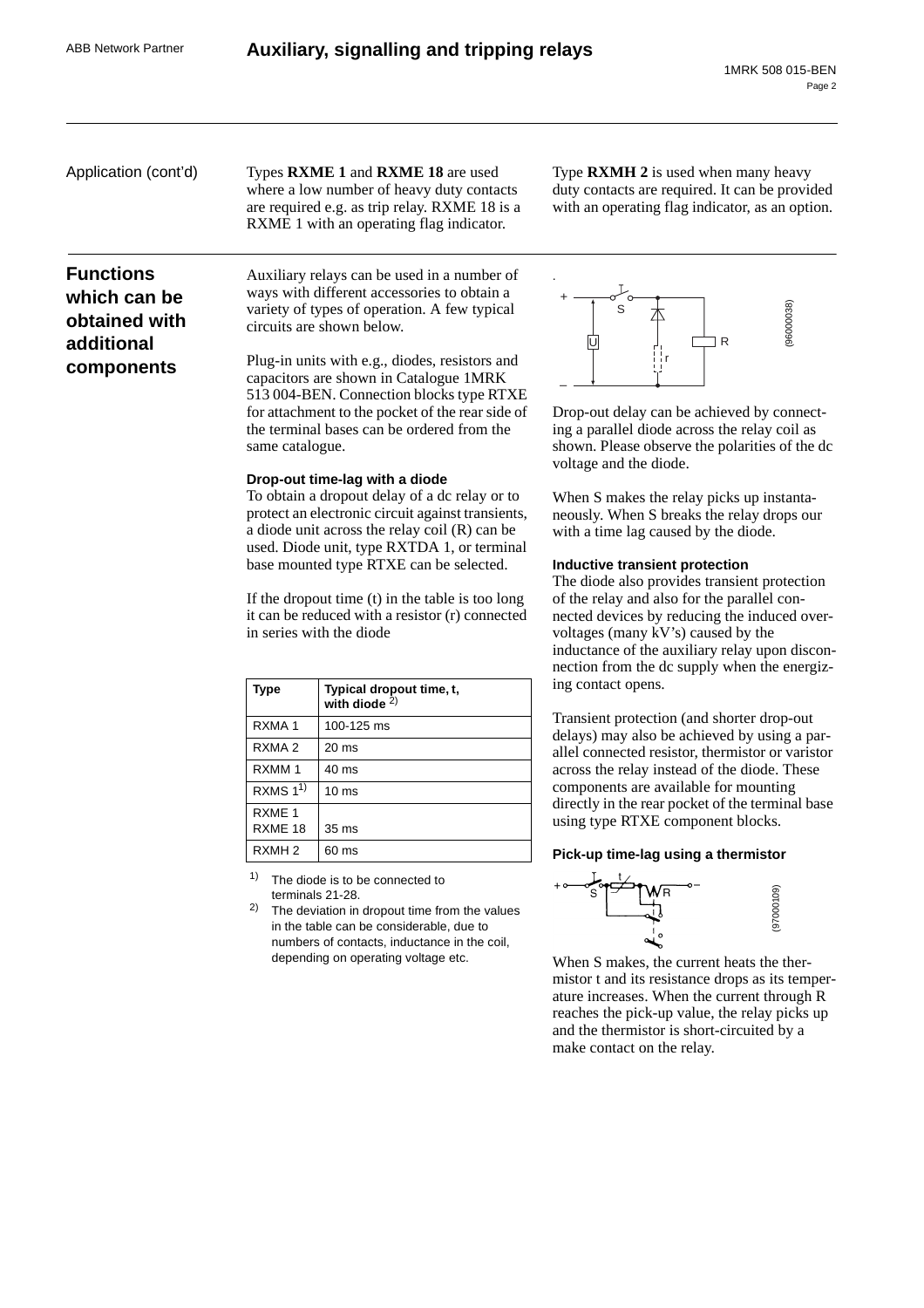### **Pick-up and drop-out time-lag using a capacitor**



When S makes, the pick-up time is determinated by the values r, R and C. The relay picks up when C is sufficiently charged and the time lag upon drop-out is caused by C discharging through R after S breaks.

#### **Pick-up time-lag using a capacitor (normal drop-out)**



The pick-up time is determined by the values of r1, R and C. When the relay has picked up C is discharged across r2 and normal drop-out is obtained.

#### **Impulse storing circuit (impulse lengthening)**



When the impulse contact S momentarily makes, the relay picks up and remains picked up for a period the length of which is determined by r, R and C.

#### **Impulse shortening circuit**



When S makes, the relay R picks up instantaneously and remain a picked up until C is sufficiently charged. The relay then drops out, since the current through r and R falls below the relay drop-out valve. (S remains closed all the time).

#### **RTXV Control unit**

High-speed auxiliary relays can at earth-fault in unearthed DC voltage systems give unwanted operation.

To avoid the risk that the voltage caused by the earth-fault causes unwanted operation on auxiliary relays, we have designed a control unit, type designated RTXV, to be connected in series with the terminal of the relay coil.

The control unit connects applied voltage to the relay only if the voltage is large than 60- 80% of the rated voltage of the unit. The voltage drop in the control unit is about 2 V.

The control unit is mounted in a component box, which in its turn can be mounted on the rear of the terminal base of COMBIFLEXrelays.

See Buyer's Guide 1MRK 513 007-BEN

#### **Shorter pick-up times with separate seriesconnected resistor**



The operating time can be reduced for auxiliary relays by connecting a separate resistor  $-$  r in the diagram  $-$  in series with the relay coil R.

The connection reduces the L/R ratio, i.e. the time constant for the drawn relay coil operating current.

The pick-up time and characteristics of the series resistor for a number of types of relays are listed in the table 1. The dispersion of the pick-up time is about ±20% at rated voltages and up to  $\pm 50\%$  if considering voltage range variations.

The drop-out time of the relay will be approximately the same as for a relay without the series resistor.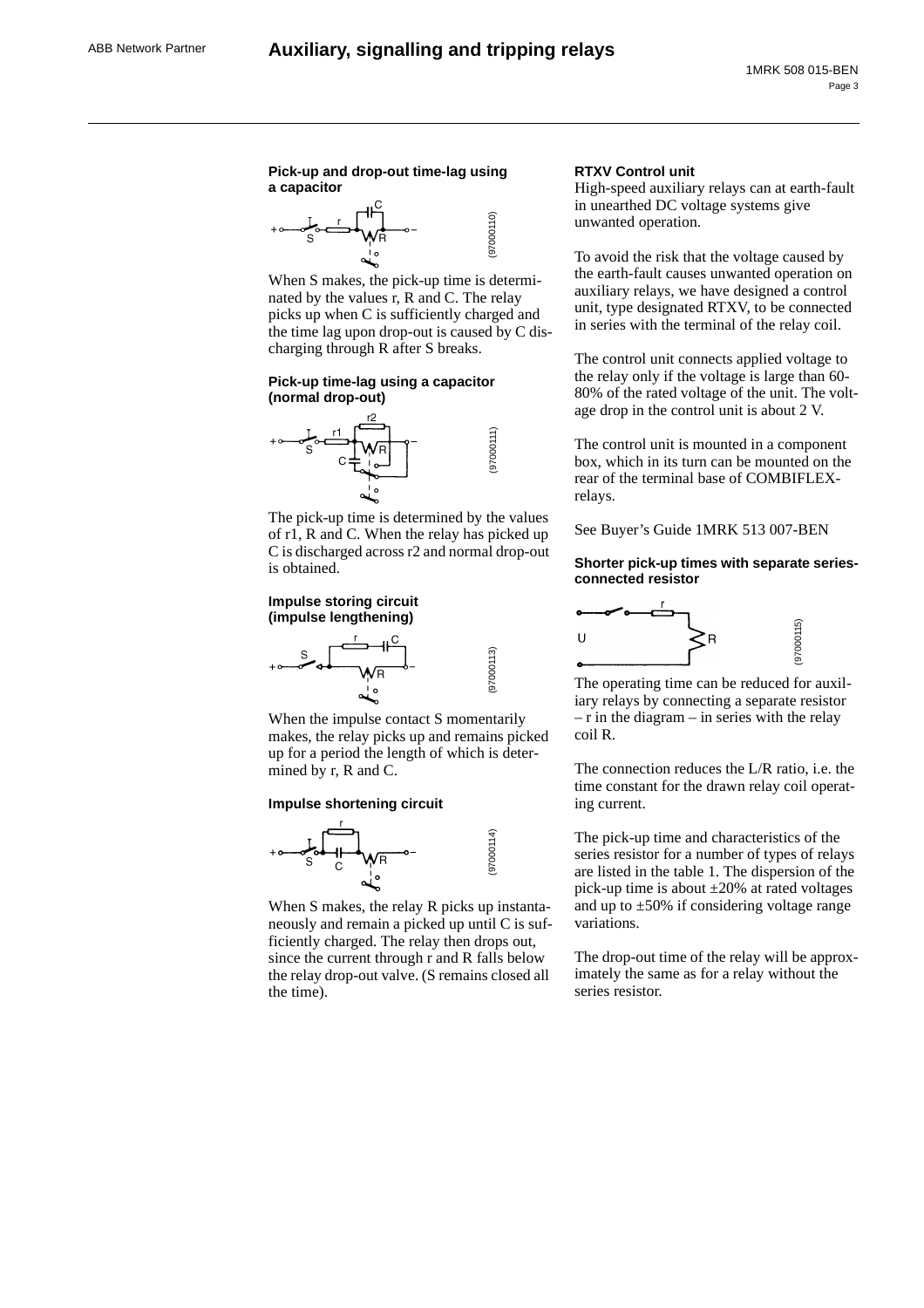| Relay             |                             | Pick-up time 1)               |                       | $U = 110 V$                      |                                     |                      |                            | $U = 125 V$                      |                                     |                      |                            |                                   |
|-------------------|-----------------------------|-------------------------------|-----------------------|----------------------------------|-------------------------------------|----------------------|----------------------------|----------------------------------|-------------------------------------|----------------------|----------------------------|-----------------------------------|
| type              | operating<br>value<br>group | <b>Break</b><br>contact<br>ms | Make<br>contact<br>ms | Relay with<br>rated voltage<br>V | <b>Series</b><br>resistance, r<br>Ω | Wattage<br>of r<br>W | Wattage<br>of $r + R$<br>W | Relay with<br>rated voltage<br>V | <b>Series</b><br>resistance, r<br>Ω | Wattage<br>of r<br>W | Wattage<br>of $r + R$<br>W | Max. permitted<br>connection time |
| RXME <sub>1</sub> |                             | 10<br>$\overline{7}$          | 20<br>15              | 24<br>12                         | 630<br>400                          | 9<br>21              | 13<br>25                   | 24<br>12                         | 750<br>450                          | 11<br>25             | 15<br>30                   | 5 min.<br>5 min.                  |
| RXMH <sub>2</sub> |                             | 10<br>6                       | 25<br>15              | 24<br>12                         | 500<br>160                          | 14<br>48             | 19<br>60                   | 24<br>12                         | 600<br>200                          | 17<br>54             | 21<br>65                   | Cont.<br>5 min.                   |
| RXMA <sub>1</sub> | $1 - 3$                     | 5                             | 10                    | 12                               | 2000                                | 5                    | 6                          | 12                               | 2250                                | 6                    | $\overline{7}$             | Cont.                             |
| RXMA <sub>2</sub> | 6                           | 8                             | 13                    | 12                               | 330                                 | 25                   | 30                         | 12                               | 400                                 | 28                   | 33                         | Cont.                             |
| Relay             |                             | Pick-up time 1)               |                       | $U = 220 V$                      |                                     |                      |                            | $U = 250 V$                      |                                     |                      |                            |                                   |
| type              | operating<br>value<br>group | <b>Break</b><br>contact<br>ms | Make<br>contact<br>ms | Relay with<br>rated voltage<br>V | <b>Series</b><br>resistance, r<br>Ω | Wattage<br>of r<br>W | Wattage<br>of $r + R$<br>W | Relay with<br>rated voltage<br>V | <b>Series</b><br>resistance, r<br>Ω | Wattage<br>of r<br>W | Wattage<br>of $r + R$<br>W | Max. permitted<br>connection time |
| RXME <sub>1</sub> |                             | 10<br>$\overline{7}$          | 20<br>15              | $48 - 55$<br>24                  | 2500<br>1600                        | 9<br>21              | 13<br>25                   | $48 - 55$<br>24                  | 3000<br>1800                        | 11<br>26             | 15<br>30                   | 5 min.<br>5 min.                  |
| RXMH <sub>2</sub> |                             | 10<br>6                       | 25<br>15              | 48<br>24                         | 2000<br>630                         | 15<br>50             | 19<br>62                   | 48<br>24                         | 2300<br>750                         | 18<br>57             | 22<br>69                   | Cont.<br>5 min.                   |
| RXMA <sub>1</sub> | $1 - 3$                     | 5                             | 10                    | 24                               | 8000                                | 5                    | 6                          | 24                               | 9000                                | 6                    | $\overline{7}$             | Cont.                             |
| RXMA <sub>2</sub> | 6                           | 8                             | 13                    | 24                               | 1600                                | 22                   | 26                         | 24                               | 1800                                | 26                   | 30                         | Cont.                             |

#### **Table 1: Dimensioning the series resistor for obtaining shorter pick-up times** D.c. supplied auxiliary relays with supply voltage U = 110, 125. 220 and 250 V.

1) The dispersion of the pick-up time is about ±20%, ±50% if considering voltage range variations

# **Table 2: Coil resistance, relays with twin contacts**

(The table contains information also for some non-standard voltages for relays available on request.)

|                              | Relays with twin contacts                                                |                                        |                        |                                             |                      |                                     |                                                                      |                         |                                  |
|------------------------------|--------------------------------------------------------------------------|----------------------------------------|------------------------|---------------------------------------------|----------------------|-------------------------------------|----------------------------------------------------------------------|-------------------------|----------------------------------|
|                              | RXMA <sub>1</sub>                                                        | RXMA 2, dc                             | RXMM <sub>1</sub>      | RXMS 1, dc                                  |                      |                                     | RXMS 1, dc                                                           |                         |                                  |
|                              | dc                                                                       |                                        | dc                     | Variant A, E                                |                      |                                     | Variant B                                                            |                         |                                  |
| Rated<br>voltage             | op. v. gr. 1)<br>$1 - 3$                                                 | op. v. gr $^{1)}$<br>6                 |                        | Coil<br>resistance                          | Series<br>resistance | Total<br>resistance                 | Coil<br>resistance                                                   | Series<br>resistance    | Total<br>resistance              |
| V                            | Coil resistance $\Omega$                                                 |                                        |                        | Ω                                           | Ω                    | Ω                                   | Ω                                                                    | Ω                       | Ω                                |
| 12<br>24<br>$30 - 36$<br>36  | 110<br>460<br>625<br>$\qquad \qquad -$                                   | 70<br>270<br>375<br>-                  | 140<br>460<br>735<br>- | 6,3<br>21<br>$\overline{\phantom{0}}$<br>40 | 18<br>72<br>156      | 23,3<br>93<br>-<br>196              | 21<br>82<br>$\overline{\phantom{0}}$<br>210                          | 27<br>110<br>240        | 48<br>192<br>450                 |
| 48<br>$48 - 55$<br>55<br>110 | 2020<br>-<br>$\overline{\phantom{0}}$                                    | -<br>1070<br>$\qquad \qquad$<br>-      | -<br>2050<br>-<br>-    | 108<br>-<br>108<br>380                      | 320<br>360<br>1430   | 428<br>-<br>468<br>1810             | 360<br>-<br>465<br>1920                                              | 410<br>-<br>570<br>2070 | 770<br>1035<br>3990              |
| 115<br>110-125<br>125<br>127 | $\qquad \qquad -$<br>9680<br>$\qquad \qquad$<br>$\overline{\phantom{0}}$ | -<br>6120<br>$\qquad \qquad -$         | -<br>10800<br>-        | -<br>-<br>610<br>-                          | -<br>2000            | $\qquad \qquad -$<br>-<br>2610<br>- | $\overline{\phantom{m}}$<br>-<br>2450<br>$\overline{\phantom{0}}$    | -<br>2900<br>-          | $\overline{\phantom{0}}$<br>5370 |
| 220<br>230<br>220-250<br>250 | $\qquad \qquad$<br>39200<br>$\overline{\phantom{0}}$                     | -<br>19300<br>$\overline{\phantom{0}}$ | -<br>40000<br>-        | 1520<br>-<br>1920                           | 5700<br>8000         | 7220<br>-<br>9920                   | 6090<br>$\overline{\phantom{0}}$<br>$\overline{\phantom{0}}$<br>8670 | 8420<br>10700           | 14510<br>-<br>19370              |

1) op. v. gr. = Operating value group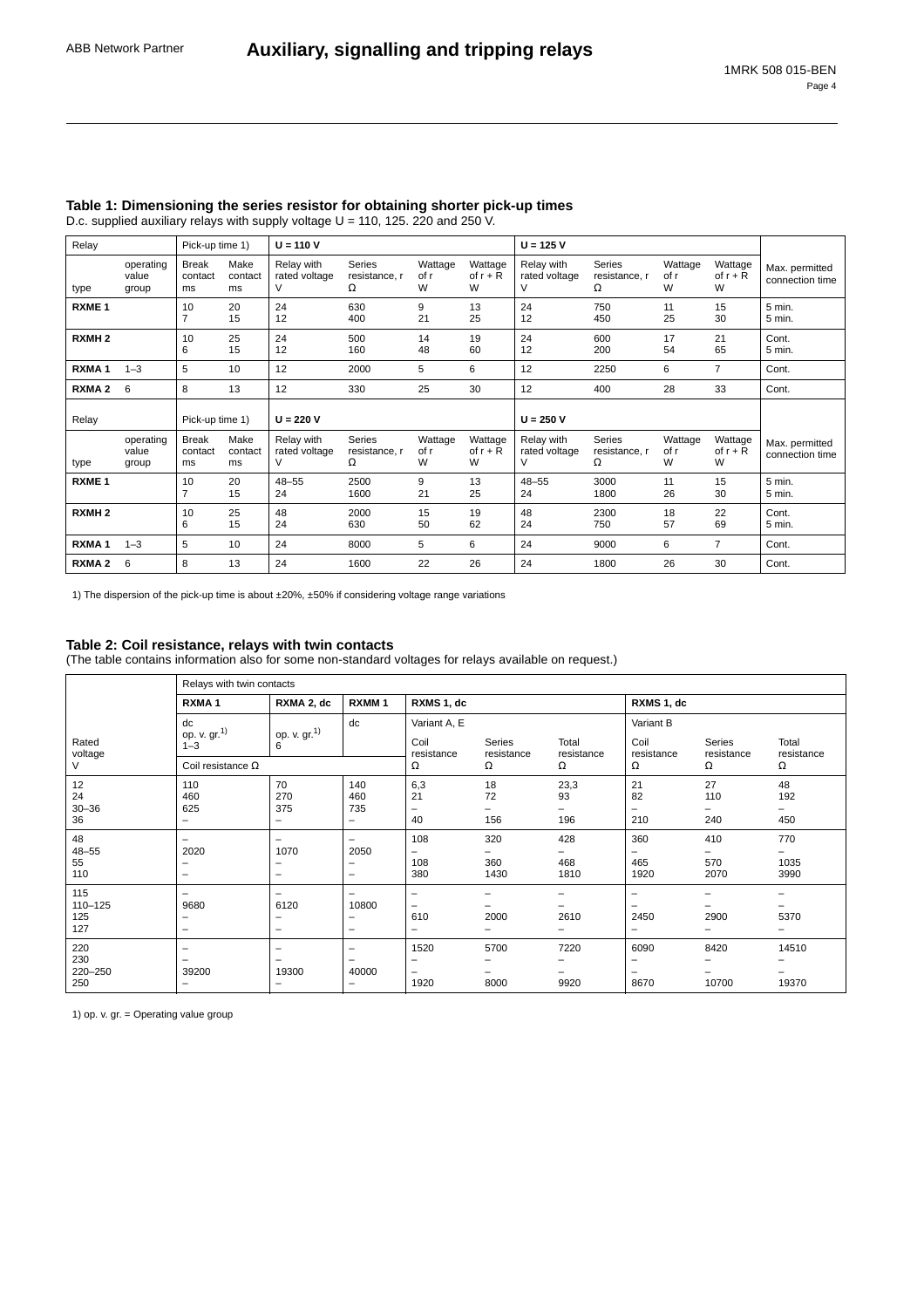|                                 | Relays with bridge contacts         |                   |                    |
|---------------------------------|-------------------------------------|-------------------|--------------------|
|                                 | RXME <sub>1</sub><br><b>RXME 18</b> | RXMH <sub>2</sub> |                    |
| Rated<br>voltage                | dc                                  | dc                | ac<br>50 and 60 Hz |
| V                               | Coil resistance $\Omega$            |                   |                    |
| 12<br>24<br>48<br>$48 - 55$     | 78<br>301<br>1130                   | 39<br>155<br>564  | 39                 |
| 55<br>110<br>115<br>$110 - 125$ | 5780                                | 700<br>2930       | 194<br>700         |
| 120<br>125<br>127<br>220        |                                     | 3610<br>10600     | 890<br>2930        |
| 230<br>220-250<br>250<br>380    | 23300                               | 13500             | 8520               |

### **Table 3: Coil resistance, relays with bridge contacts**

# **Table 4: Coil resistance, relays with single contacts**

|                       | Relays with single contacts, RXMT        |           |                |           |                |           |  |  |
|-----------------------|------------------------------------------|-----------|----------------|-----------|----------------|-----------|--|--|
|                       | Symbol No.110<br>Terminal marks of coils |           | Symbol No. 111 |           | Symbol No. 112 |           |  |  |
|                       |                                          |           |                |           |                |           |  |  |
|                       | $11 - 12$                                | $21 - 22$ | $11 - 12$      | $21 - 22$ | $11 - 12$      | $21 - 22$ |  |  |
| Rated<br>voltage<br>V | Coil resistance $\Omega$                 |           |                |           |                |           |  |  |
| $12 - 15$             | 670                                      | 670       | 670            | 670       | 670            | 670       |  |  |
| 24                    | 2600                                     | 2600      | 2600           | 2600      | 2600           | 2600      |  |  |
| 48-60                 | 6800                                     | 6800      | 6800           | 6800      | 6800           | 6800      |  |  |
| $110 - 125$           | 16800                                    | 16800     | 16800          | 16800     | 16800          | 16800     |  |  |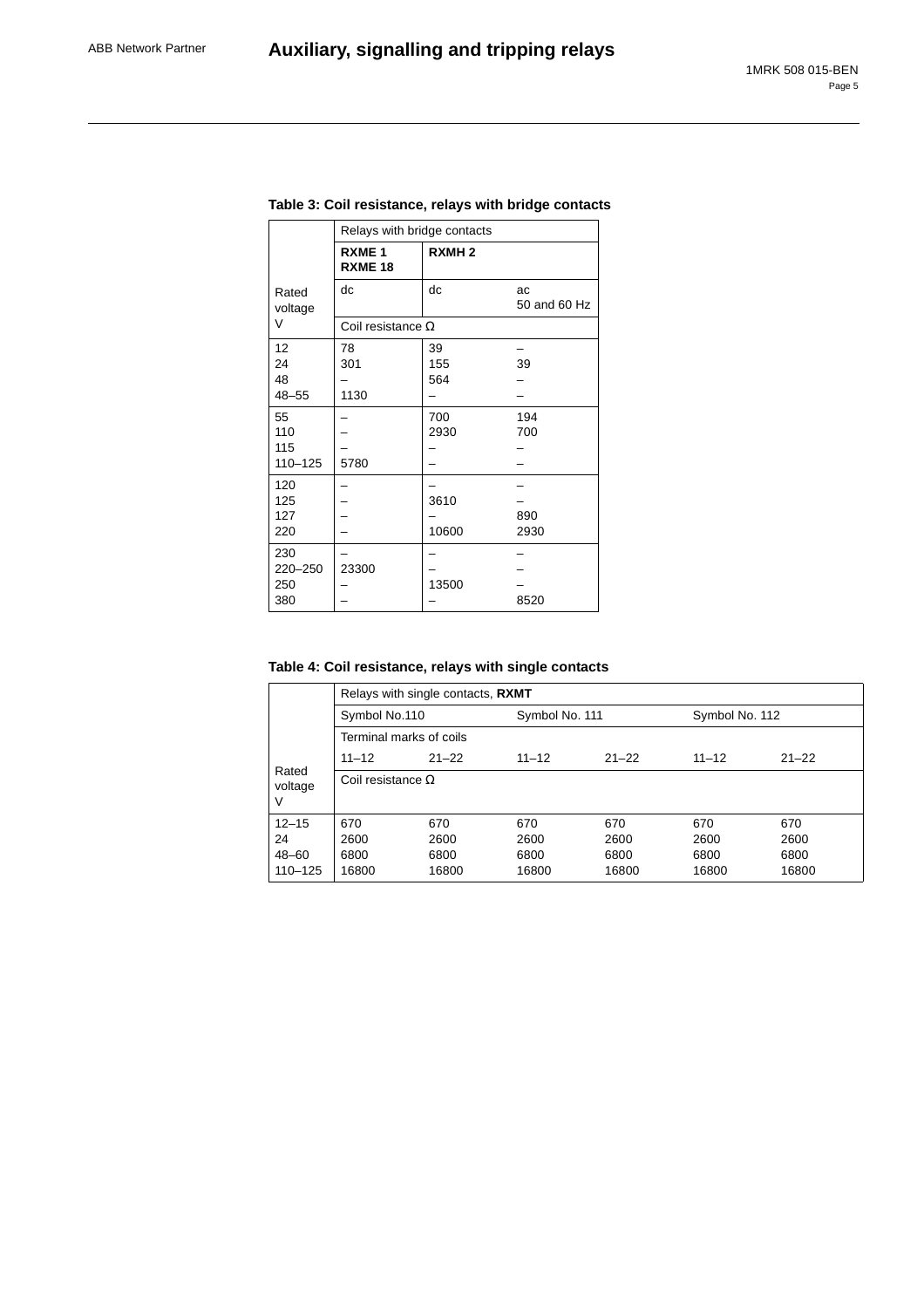**Design** The auxiliary relays in the COMBIFLEX system permit interchanging between various types of relays chiefly because the coil terminals are always connected to the same terminal on the plug-in base of the relay. Relays having the same contact symbol can be interchanged without alteration of the connection.

> The contact elements are made of silver, however, gold elements on the contacts can sometimes be necessary, for example in sulfuric atmospheres or when the voltage in the contact circuit is lower than 10 V and the current lower than 10 mA.

> Each relay has a dust-tight cover, except the RXMS variants A and E, and is intended to be mounted on a terminal base. Terminal bases are available in four sizes. The relays are fixed to the terminal bases with two or four Phillips No. 2 cross-head screws. Each relay cover has a hole covered by a removable plastic plug with the exception of RXME 18, RXSF 1 and RXMT 1. Through the hole the armature of the relay can be activated. Relays with indicating flags have a resetting knob accessed from the outside of the cover.

The relays are marked with the type designation, Ordering No., rated voltage, and where applicable, the symbol of the relay is also shown.

All dc supplied relays, with the exception of RXMS 1 and RXMT 1, can be supplied with full-wave or half-wave rectified ac.

For supply with full-wave rectified ac, select relays with a rated voltage equivalent to the supply voltage.

For supply with half-wave rectified ac, a diode in addition to the series diode is to be connected in parallel across the coil and the rated voltage of the relay is to be equivalent to half the supply voltage. If transients are expected in the supply voltage, these determine the choice of matching diodes.

Smoothing capacitors are unnecessary in both cases.

The auxiliary relays will operate within a range of 80-110% of the rated voltage.

If the rated voltage is given as a voltage range, e.g. 110-125 V, the relays will operate within a range of 80-110% of each rated voltage between 110 and 125 V. Permissible temperature range is given in the data table.

#### **Relays with twin contacts**

Auxiliary relays used in automatic equipment for control and regulation must have a very high degree of contact reliability even at lower voltages. Auxiliary relays with twin contacts fulfil this requirement. A twin contact has two contact elements on each contact member and each of these makes independent and simultaneous contact with the corresponding element on the other contact member. This gives two parallel current paths and greatly reduces the risk of contact failures. The contact sets have contact levellers of wear-resistant material with a low coefficient of expansion. This means that the correct contact force is always obtained even in contact units containing numerous contact springs. Type RXMA, RXMM, RXMS and RXSF contain twin contacts.



Fig. 1 Twin contact

#### **RXMA 1**

This relay is designed for dc supply. The outstanding features of this relay are its low power consumption and long mechanical life.

#### **RXMA 2**

This relay is a variant of RXMA 1, with a larger terminal plug-in plate, and a greater number of contacts.

The relay occupies two seats.

RXMA 1 and RXMA 2 have two or three sets of contact stacks. The system voltage across one stack of contacts must not exceed 300 V dc or 250 V ac. The corresponding voltage between contact stacks must not exceed 600 V dc or 500 V ac.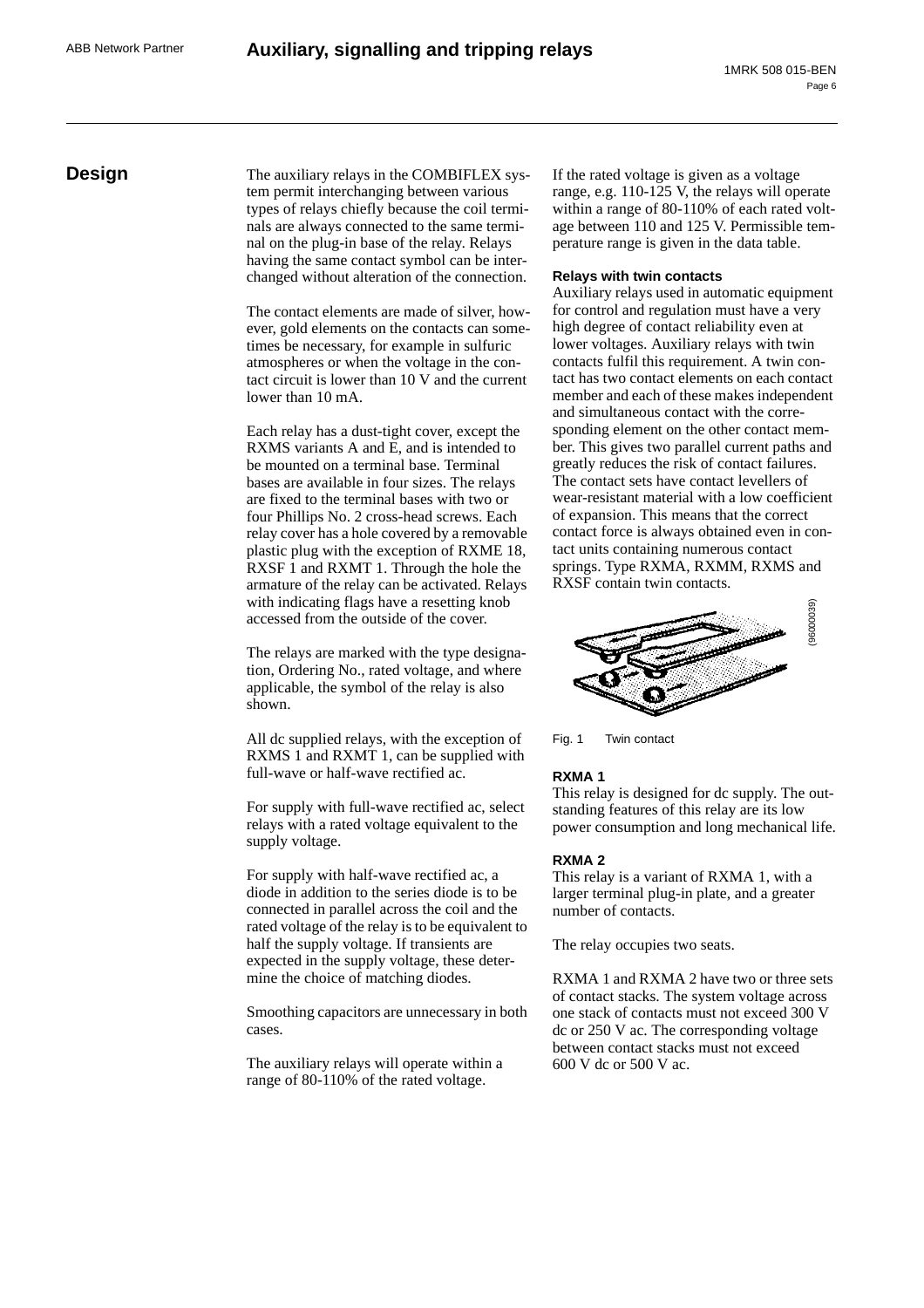#### **RXMM 1**

The relay is designed for dc supply. Two smaller type relays are included in RXMM 1. These relays can each have up to 3 contacts (6 contact springs). Relay RXMM 1 with different rated voltages for the two relays is also available as an option.



RXMM 1 (SE 940742)

#### **RXSF 1**

The unit contains one or two smaller relays with three contacts and red indicating flags. The flags are reset manually with an external knob or automatically when the dc is switched off.

The RXSF 1 is also available as loss-of-voltage relay. The indicating flag is always automatically reset in this variant.

There are DC voltage and DC current operated versions of the RXSF 1 relay. See the selection tables on p. 10. The current operated relay may e.g. be used to indicate that breaker trip coil current has flown, i.e. as a series trip current flag (target).

Yellow indicating flags are available on request.

#### **SCADA Interposing Relay type RXSF 1**

Interposing relays for SCADA equipment must not misoperate due to induced AC overvoltages that may occur as a result of a relatively long distance between the RTU and the remote control panel. Such a misoperation may lead to maloperation of breaker or isolator open / close commands.

There is a variant of the well proven relay RXSF 1 that may be used to reduce the risk of such a misoperation. The RXSF 1 is designed to reject induced AC voltages. The SCADA interposing version of RXSF 1 is in addition designed to provide a higher operating current in order to even further increase security against maloperation due to induced AC voltage interference.

#### **RXMS 1**

This relay is designed for dc supply. It has a very short pick-up time, down to 4 ms for a make contact (variant A, 7 W). Variant B is a low power variant (3 W) with 1,5 ms longer pick-up time.

Variant E (7 W) is safe for capacitive discharge through the coil at dc earth faults. It has also a larger contact gap, which can withstand 2 kV test voltage.

Because of the high power consumption in variants A and E these variants should not be continuously energized.

The relay has an additional terminal (28) brought out between the coil and the series resistor. This terminal is intended for dropout delay by connecting a diode across the coil.







**Relays with bridge contacts**

Auxiliary relays which are to be used as tripping relays or as operating relays should have a high breaking capacity, good contact reliability and be free from risk of contact welding. These qualities are possessed by relays with bridge contacts.

The contacts have two fixed contact members and a moving bridge-shaped member. This design with two breaking points in series gives high breaking capacity.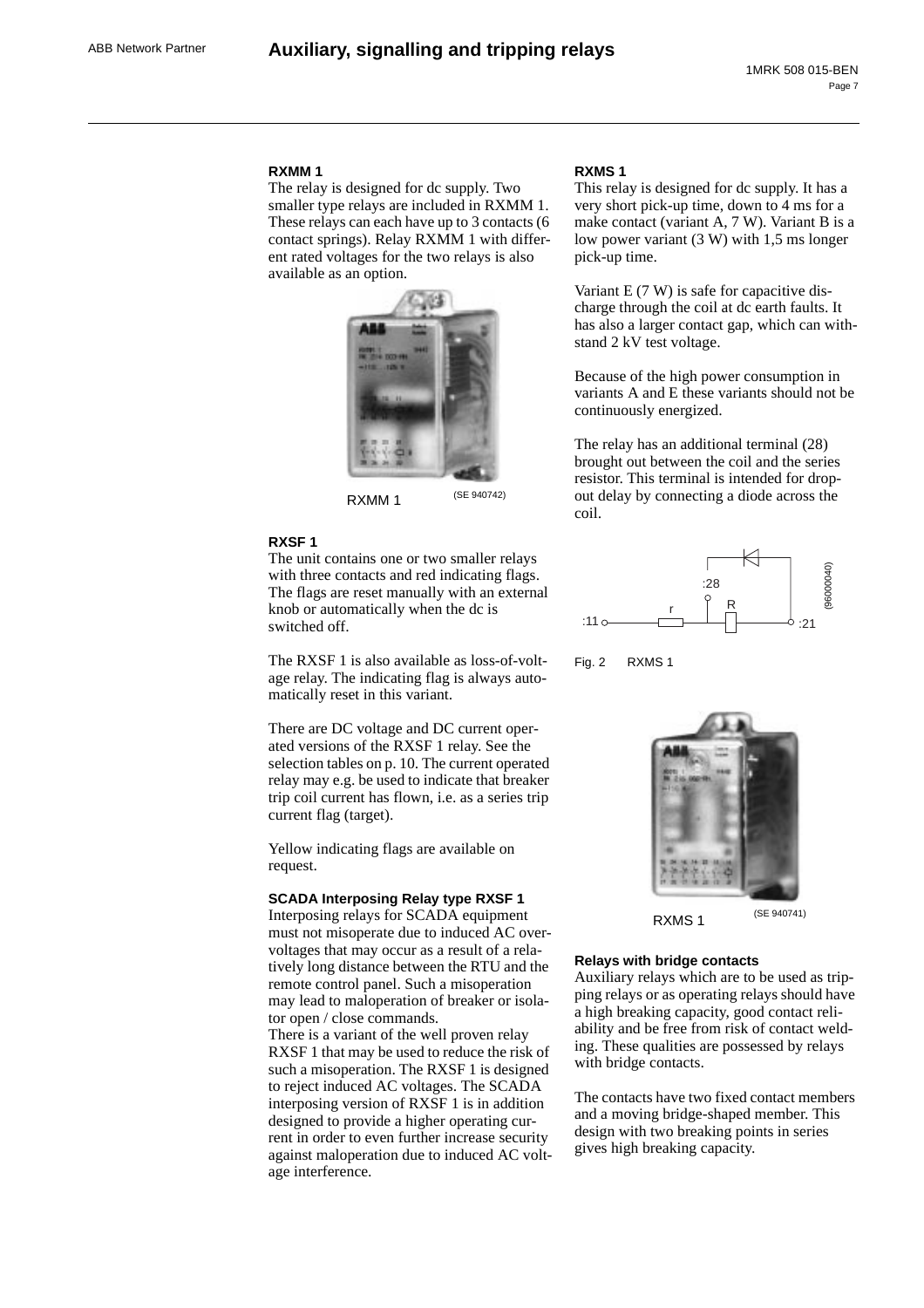### Design (cont'd)

The moving contact member is designed so that a considerable sliding motion is obtained between the contact elements during closing; this increases contact reliability and reduces the risk of welding.

Types RXME 1, RXME 18 and RXMH 2 contain bridge contacts.



Fig. 3 Bridge contact

#### **RXME 1**

This relay is designed for dc supply. It has two or four contacts.



#### **RXME 18**

The relay consists of an RXME 1 relay fitted with a red indicating flag. The flag becomes visible when the armature picks-up and remains visible after drop-out. The flag is manually reset by means of a resetting knob in the cover. The relay has two contacts.



RXME 18 (SE900615)

#### **RXMH 2**

This relay has eight heavy duty contacts and can be fitted with an indicating flag which becomes visible when the armature picks-up and remains visible after drop-out. The flag is manually reset by means of a resetting knob in the cover. For checking the operation the relay has a push-button which is accessible through a hole in the cover. The relay occupies two seats.

# **Relays with single contacts**

(dry-reed relays)

(96000041)

96000041)

In certain cases auxiliary relays are used in a highly corrosive atmosphere or under other conditions where special contacts are required, e.g. for low voltages and currents such as in automatic control circuits with static components. For such applications, auxiliary relays with built-in special contacts, e.g. dry-reed elements should be used. A dry-reed element has one fixed and one moving contact of magnetic material. If the coil, which encircles a dry-reed element with a make contact, is energized, magnetic flux flows through the contact which then closes. When the coil is de-energized the contact opens.

In dry-reed relays with break contacts the coil also encircles a permanent magnet of which the flux holds the contact closed. When the coil is energized the flux of the permanent magnet is counter-balanced and the contact opens. When the coil is de-energized the contact is reclosed by the permanent magnet. This implies that dry-reed relays with break contacts are dependent on polarity, and the coil must be connected in accordance with the symbols in the ordering table.



Fig. 4 Single contact

#### **RXMT 1**

RXMT 1 has 2 dc-supplied dry-reed relays, each with one make or break contact (dryreed element). The relay is very fast and has a pick-up time of  $< 1.5$  ms.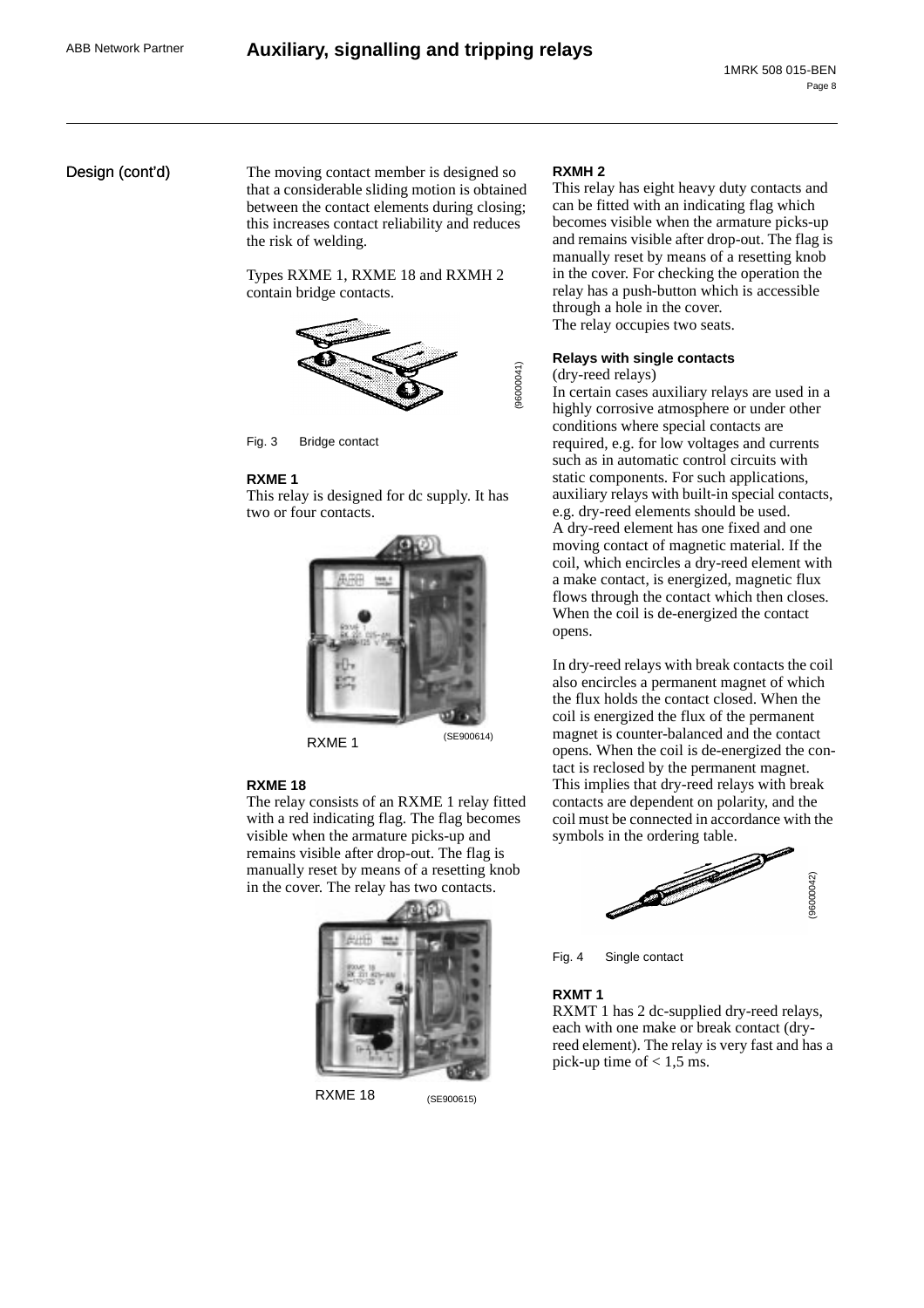RXMT 1 should not be positioned alongside relays which have powerful magnets as they may cause RXMT 1 to remain in the pickedup position.



RXMT 1 (SE900621)

### **Tripping assemblies**

Single auxiliary or flag relays of any model may be used in tripping circuits, depending on requirements. Specially designed combinations of relays mounted on terminal bases and apparatus bars are available. These tripping units combine an ultra-high speed relay, type RXMS1 and a heavy duty relay for carrying and breaking high currents. Combinations with latching relays or time relays for prolonged trip pulse and delayed resetting are available.

#### **Trip and indication module**

An auxiliary trip module for tripping from transformer protection device, e.g. Buchholz, temperature, etc., is available. It contains up to 10 inputs and the inputs are safe for capacitive discharge. A timer provides the required pulse length.



Trip assembly (SE970873)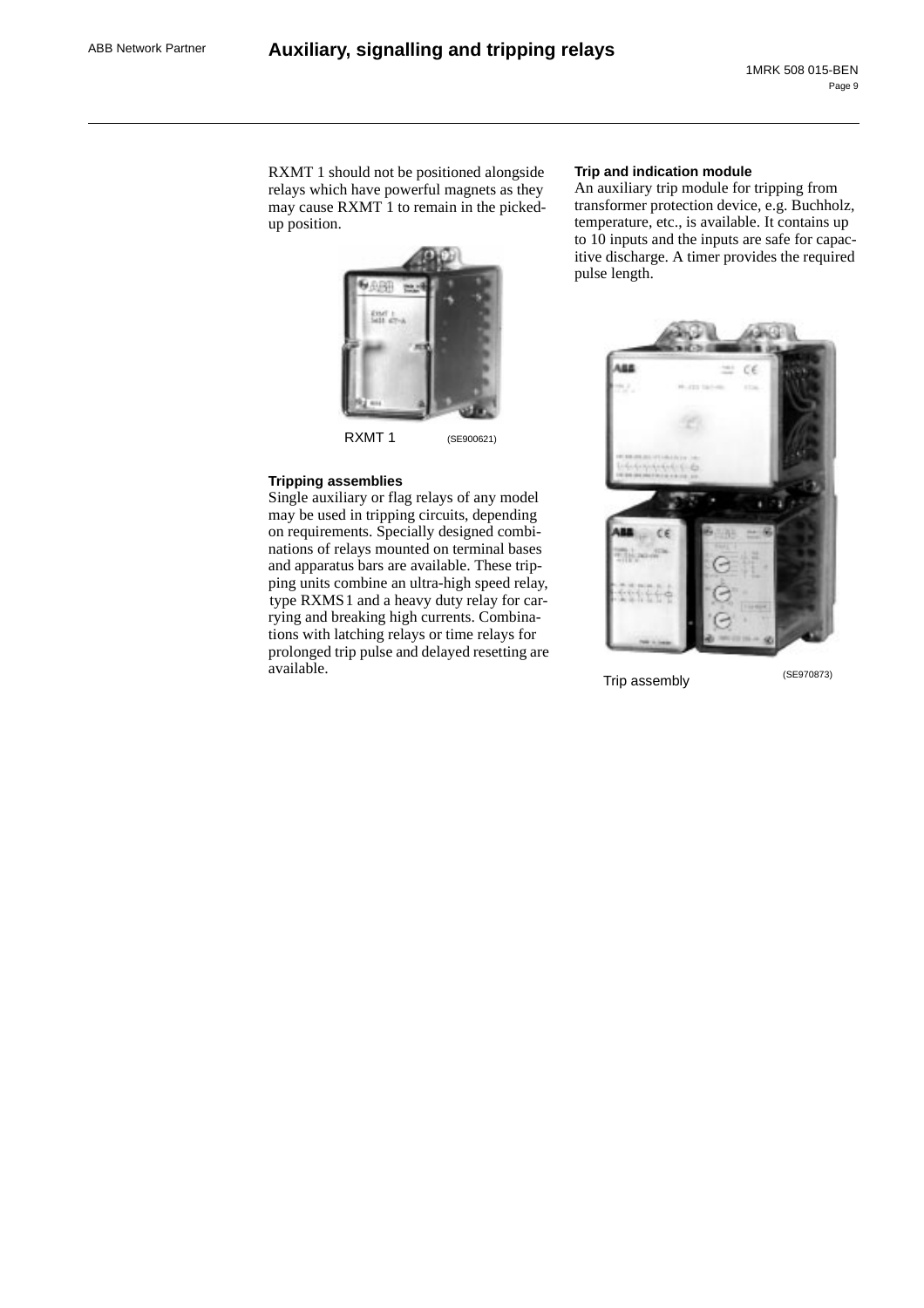# **Technical data**

| Rated voltage U <sub>r</sub>                                 | see ordering table                  |
|--------------------------------------------------------------|-------------------------------------|
| Duty range in % of $U_r$<br>RXMA <sub>1</sub><br>other types | 80-125%<br>$80-110\%$ <sup>1)</sup> |

#### **Operate values and times**

| Relay type                | Pick-up<br>value      | Drop-out<br>value     | Pick-up time,<br>typical values,<br>make/break contact | Drop-out time,<br>typical values,<br>make/break contact |
|---------------------------|-----------------------|-----------------------|--------------------------------------------------------|---------------------------------------------------------|
|                           | $%$ of U <sub>r</sub> | $%$ of U <sub>r</sub> | ms                                                     | ms                                                      |
| RXMA <sub>1</sub>         | < 50                  | >12                   | 40/30                                                  | 15/20                                                   |
| RXMA 1, variant 37 and 52 | ~< 40                 | > 10                  | 25/15                                                  | 15/20                                                   |
| RXMA <sub>2</sub>         | < 80                  | > 25                  | 30/20                                                  | 5/10                                                    |
| RXME <sub>1</sub>         | < 80                  | > 10                  | 35/25                                                  | 5/15                                                    |
| RXMH 2 dc                 | < 80                  | > 20                  | 60/35                                                  | 25/35                                                   |
| RXMH 2 ac                 | < 80                  | > 20                  | 60/35                                                  | 60/60                                                   |
| RXMM 1                    | < 80                  | > 5                   | 30/20                                                  | 5/10                                                    |
| RXMS 1 var. A             | < 80                  | > 5                   | 4/3,5                                                  | 2,5/5                                                   |
| RXMS 1 var. B             | < 80                  | > 5                   | 5,5/5                                                  | 2,5/5                                                   |
| RXMS 1 var. E             | 55-80                 | >10                   | 8/6                                                    | 3/5                                                     |
| RXMT <sub>1</sub>         | < 80                  | >10                   | 1,5/1,5                                                | 1,5/1,5                                                 |
| RXSF <sub>1</sub>         | < 80                  | > 5                   | 30/20                                                  | 5/10                                                    |

# **Salient features of SCADA interposing relay type RXSF 1**

- Immune to AC induced voltages across coil up to 150 V AC
- Higher burden than its counterparts
	- Minimum pickup current >25mA
	- Drop-off current >15mA
- Pickup voltage is 30% 50% of Un
- Maximum permitted energizing time is 10 seconds every 2 minutes
- Drop-out voltage is more than 60% of Pickup voltage
- Self reset flag indicator
- $2 NO + 1 NC$  contacts

Technical data for **current relay RXSF 1** is identical as for voltage relay except for following:

| Operating time (closing contact)      |                 |
|---------------------------------------|-----------------|
| $2 \times I_r$                        | $<$ 14 ms       |
| $4 \times I_r$                        | $< 10$ ms       |
| Minimum pulse time for the flag       | $50 \text{ ms}$ |
| Operate value, % of I <sub>r</sub>    | 80-100          |
| Thermal capacity, % of I <sub>r</sub> | 250             |
| Continuous with both relays energized | 250%            |
| Power consumption at $I = I_r$        | 0.1 W           |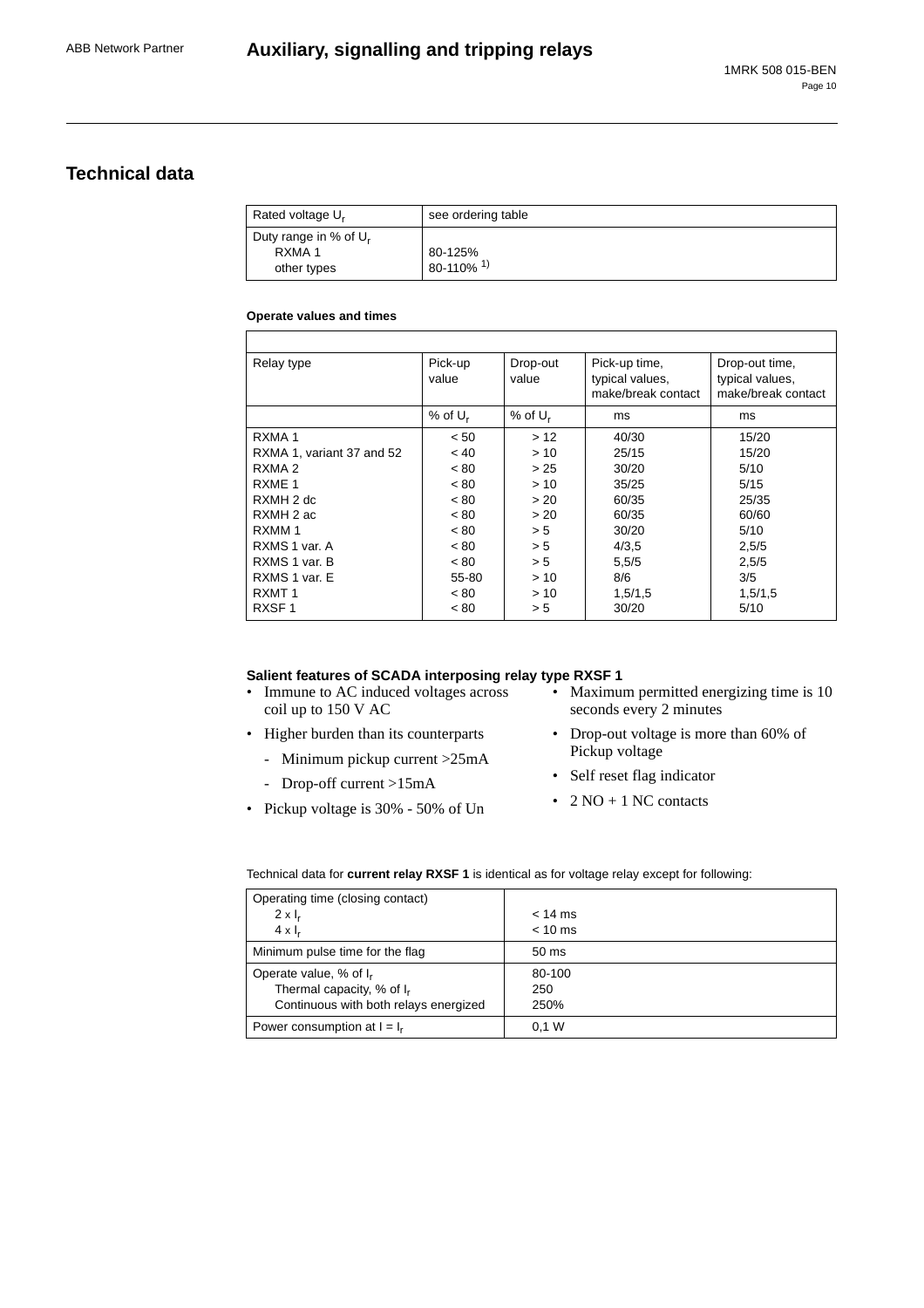| $1, 1 - 1, 3$ W |
|-----------------|
| $2,0-2,5$ W     |
| $1, 1 - 1, 3$ W |
| $1, 1 - 1, 3$ W |
| 6-7 W           |
| $2,9-3,3$ W     |
| 6-7 W           |
| $1,9-2,1$ W     |
| $3,7-4,6$ W     |
| appr. 8 VA      |
| $0.2 - 0.7 W$   |
|                 |

Technical data for **current relay RXSF 1** is identical as for voltage relay except for following:

 $1$ <sup>T</sup>he RXMS variants A and E can be energized for max five minutes per interval of ten minutes

#### **Contact data**

| Relay type                               | Max. system<br>voltage<br>dc/ac within<br>a contact set<br>V | Current-carrying<br>capacity<br>(for already<br>closed contact)<br>200 ms/1 s/cont.<br>A | Making and<br>conducting<br>capacity<br>$L/R > 10$ ms<br>200 ms/1 s/ two<br>contacts in<br>parallell1 s<br>A | <b>Breaking</b><br>capacity<br>ac<br>$\cos \varphi > 0.1$<br>max. 250 V<br>A | <b>Breaking</b><br>capacity<br>dc<br>$L/R < 40$ ms<br>24/48/110/220 V<br>A |
|------------------------------------------|--------------------------------------------------------------|------------------------------------------------------------------------------------------|--------------------------------------------------------------------------------------------------------------|------------------------------------------------------------------------------|----------------------------------------------------------------------------|
| RXMA <sub>1</sub>                        | 300/250<br>$(600/500^{3})$                                   | 90/50/5                                                                                  | 30/10/15                                                                                                     | 10                                                                           | 4/1,5/0,4/0,2                                                              |
| RXMA <sub>2</sub>                        | 300/250<br>$(600/500^{3})$                                   | 90/50/5                                                                                  | 30/10/15                                                                                                     | 10                                                                           | 4/1,5/0,4/0,2                                                              |
| RXME <sub>1</sub>                        | 450/400                                                      | 55/30/6                                                                                  | 30/20/30                                                                                                     | $20^{1}$                                                                     | 20/18/3/1 <sup>2</sup>                                                     |
| RXMH <sub>2</sub>                        | 600/500                                                      | 135/75/10                                                                                | 30/20/30                                                                                                     | 20                                                                           | 20/20/6/1,2                                                                |
| RXMM <sub>1</sub>                        | 300/250                                                      | 90/50/5                                                                                  | 30/10/15                                                                                                     | 10                                                                           | 4/1,5/0,4/0,2                                                              |
| RXMS <sub>1</sub><br>var. A, B<br>var. E | 300/250<br>300/250                                           | 35/20/4<br>35/20/4                                                                       | 30/10/15<br>30/10/15                                                                                         | 10<br>10                                                                     | 2,3/1,2/0,3/0,15<br>2,7/1,4/0,35/0,17                                      |
| RXMT <sub>1</sub>                        | 250/250                                                      | 3/2,5/2                                                                                  | $2/2/-$                                                                                                      | 0,6                                                                          | 1/0, 5/0, 2/0, 1                                                           |
| RXSF <sub>1</sub>                        | 300/250                                                      | 90/50/5                                                                                  | 30/10/15                                                                                                     | 10                                                                           | 4/1,5/0,4/0,2                                                              |

 $1)$  10 A for RXME 1 with four contacts

 $^{2)}$  15/6/0,9/0,3 A for RXME 1 with four contacts

<sup>3)</sup> between sets of contacts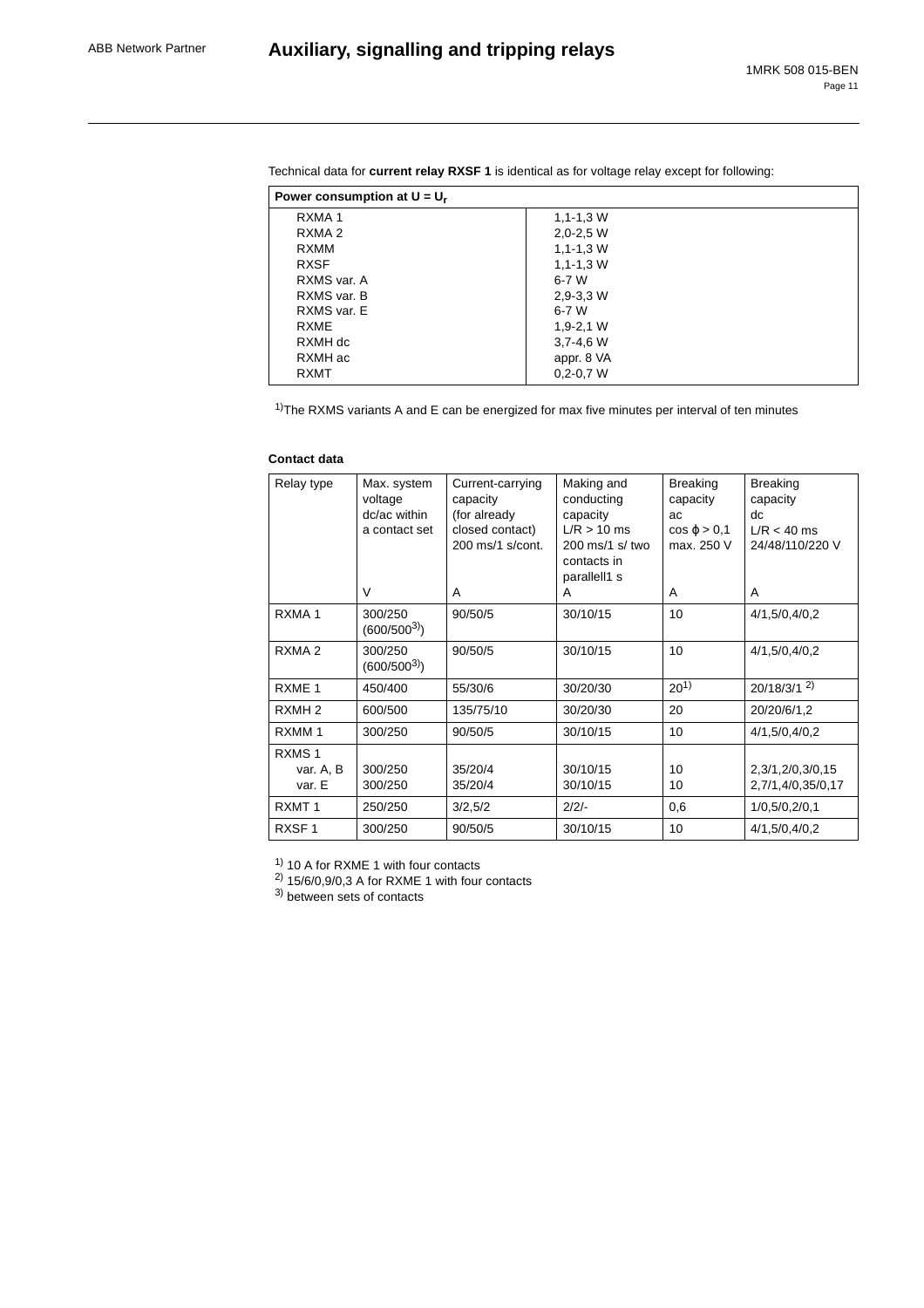# Technical data (cont'd)

| Permitted ambient temperature                                                                                                          | $-25^{\circ}$ C – $+55^{\circ}$ C                              |
|----------------------------------------------------------------------------------------------------------------------------------------|----------------------------------------------------------------|
| Dimensions<br>RXMA 1, RXME 1, RXMM 1, RXMS 1, RXSF 1<br>RXMA 2, RXMH 2                                                                 | 2U 6C<br>2U 12C                                                |
| Weight<br>RXMA <sub>2</sub><br>RXMH <sub>2</sub><br>Other types                                                                        | 0.4 <sub>kg</sub><br>$0,5$ kg<br>0.7 <sub>kg</sub><br>$0,4$ kg |
| Insulation tests:<br>Dielectric test,<br>50 Hz, 1 min<br>RXME, RXMH<br>Other types<br>Impulse voltage test<br>$1,2/50 \,\mu s$ , 0,5 J | 2.5 kV<br>2.0 kV<br>5,0 kV                                     |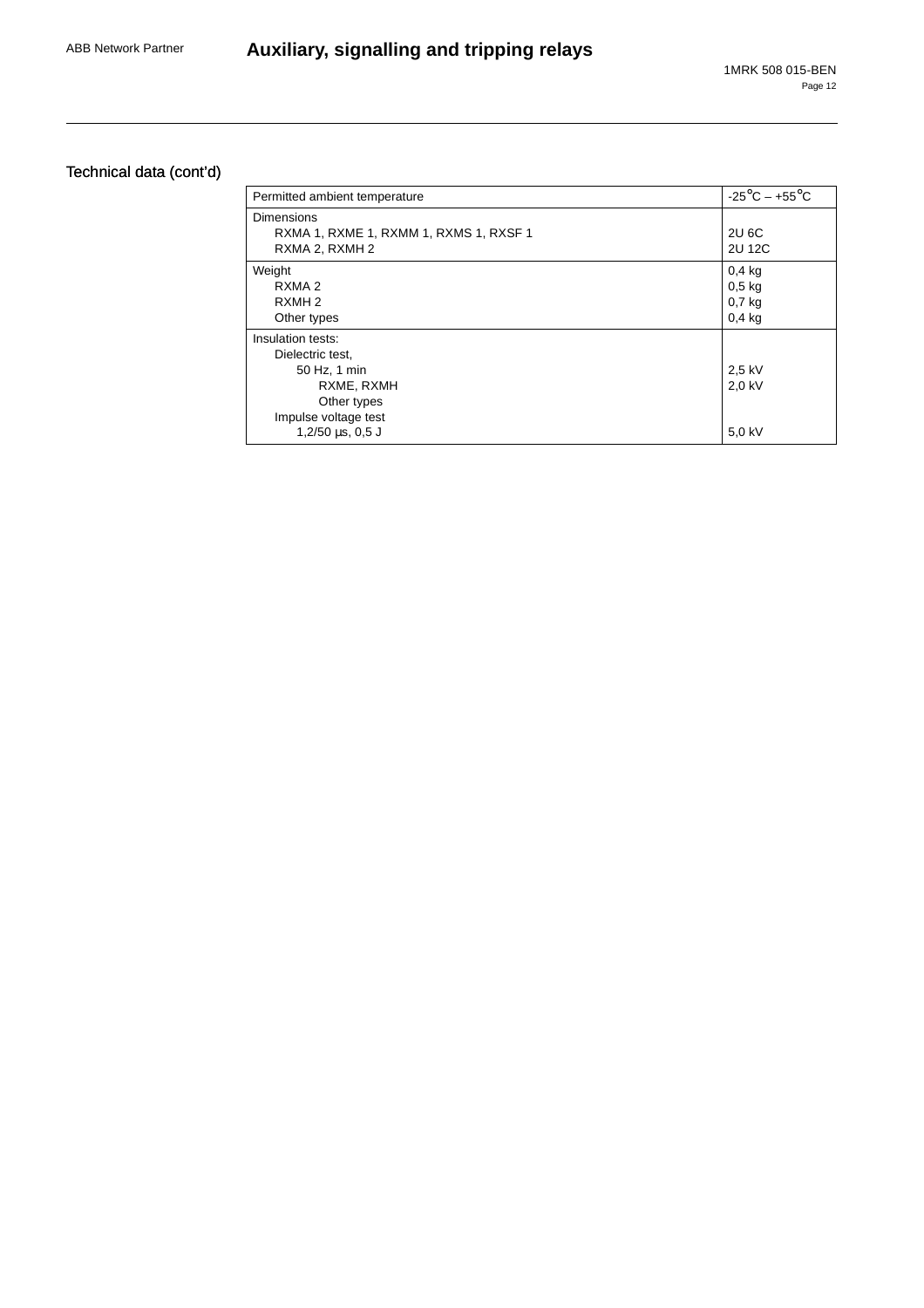# **Auxiliary, signalling and tripping relays**

# **Diagrams and ordering**

# Specify:

- Type
- Quantity
- Ordering No.
	- consists of a number and letters for the rated voltage, example RK 211 052-AN
- Ordering No. for flag and reset knob when applicable

# No. selection table **RXMA 1**

| RK 211 025-                                                                                                                                         | RK 211 037-                                                                                                                                                                                                                 | RK 211 052-                                                                                                                                                                                                                          | RK 211 063-                                                                                                                                                  | RK 211 064-                                                                                                                                                        |
|-----------------------------------------------------------------------------------------------------------------------------------------------------|-----------------------------------------------------------------------------------------------------------------------------------------------------------------------------------------------------------------------------|--------------------------------------------------------------------------------------------------------------------------------------------------------------------------------------------------------------------------------------|--------------------------------------------------------------------------------------------------------------------------------------------------------------|--------------------------------------------------------------------------------------------------------------------------------------------------------------------|
| 21<br>11<br>16<br>$\overline{17}$<br>$\overline{26}$<br>$\overline{27}$                                                                             | $\overline{21}$<br>11<br>$\frac{15}{17}$<br>$\overline{16}$ X<br>$\frac{25}{27}$<br>$\overline{26}$ Z                                                                                                                       | $\overline{11}$<br>21<br>14<br>15<br>X<br>16<br>17<br>25<br>Ζ<br>26<br>27                                                                                                                                                            | 21<br>11<br>$\overline{13}$<br>12<br>$\overline{15}$ X<br>16<br>17<br>23<br>22<br>$\overline{25}$ Z<br>$\overline{24}$<br>$\overline{26}$<br>$\overline{27}$ | $\overline{21}$<br>11<br>$\overline{13}$<br>12<br>$\overline{15}$ X<br>14<br>17<br>16<br>23<br>22<br>$\overline{25}$ Z<br>24<br>$\overline{26}$<br>$\overline{27}$ |
| RK 211 066-                                                                                                                                         | RK 211 072-                                                                                                                                                                                                                 | RK 211 073-                                                                                                                                                                                                                          | RK 211 074-                                                                                                                                                  |                                                                                                                                                                    |
| 11<br>21<br>$\overline{13}$<br>12<br>$\overline{15}$ X<br>$\overline{16}$<br>17<br>$\frac{\overline{23}}{\frac{25}{27}}$ Z<br>22<br>$\frac{24}{26}$ | $\overline{21}$<br>11<br>$\overline{13}$<br>14<br>$\frac{15}{16}$ $\frac{16}{18}$<br>Χ<br>17<br>Y<br>$\overline{12}$<br>$\overline{22}$<br>$\overline{24}$<br>$\frac{23}{25}$ $\frac{25}{26}$<br>Ζ<br>27<br>$\overline{28}$ | $\overline{11}$<br>21<br>$\overline{13}$<br>14<br>$\frac{15}{16}$<br>X<br>17<br>$\overline{18}$<br>Υ<br>$\overline{12}$<br>$\overline{22}$<br>$\frac{\overline{23}}{\frac{25}{26}}$<br>$\overline{24}$<br>Z<br>27<br>$\overline{28}$ | 21<br>11<br>$\overline{13}$ X<br>12<br>$\overline{15}$<br>14<br>28<br>18.<br>$\overline{17}$ Y<br>16<br>27<br>26<br>$\frac{23}{25}$ Z<br>$\frac{22}{24}$     |                                                                                                                                                                    |
|                                                                                                                                                     | Letter selection table, DC rated voltage V                                                                                                                                                                                  |                                                                                                                                                                                                                                      |                                                                                                                                                              |                                                                                                                                                                    |
| 24                                                                                                                                                  | 110-125<br>48-55                                                                                                                                                                                                            | 220-250                                                                                                                                                                                                                              |                                                                                                                                                              |                                                                                                                                                                    |
| AD                                                                                                                                                  | AH<br>AN                                                                                                                                                                                                                    | AS                                                                                                                                                                                                                                   |                                                                                                                                                              |                                                                                                                                                                    |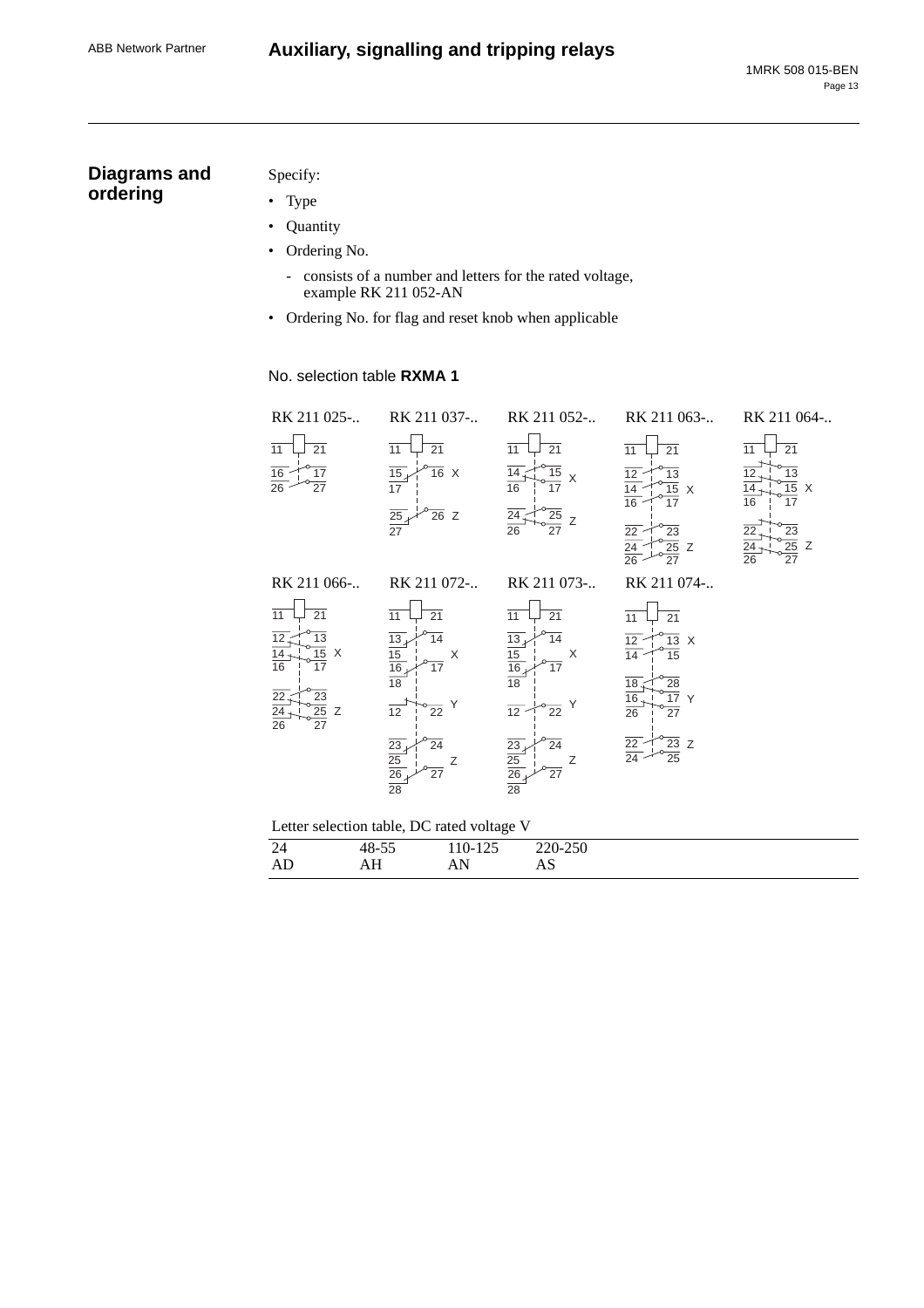# Diagrams and ordering (cont'd)

# No. selection table **RXMA 2**

| RK 211 185-                                                                                                                                   | RK 211 186-                                                                                                                              | RK 211 188-                                                                                            | RK 211 189-                                                                                                      |
|-----------------------------------------------------------------------------------------------------------------------------------------------|------------------------------------------------------------------------------------------------------------------------------------------|--------------------------------------------------------------------------------------------------------|------------------------------------------------------------------------------------------------------------------|
| 211<br>121                                                                                                                                    | 211<br>121                                                                                                                               | 121<br>211                                                                                             | 211<br>121                                                                                                       |
| $\overline{116}$<br>$\frac{1}{117}$<br>$\overline{118}$<br>127 <sub>4</sub><br>128<br>X<br>$\overline{218}$<br>$\overline{217}$<br>228<br>227 | $\overline{116}$<br>$\overline{117}$<br>118<br>$\overline{127}$<br>$\overline{128}$<br>$\times$<br>218<br>$\overline{217}$<br>228<br>227 | 116<br>117<br>127<br>118<br>$\overline{217}$<br>128<br>X<br>$218 -$<br>228<br>224<br>225<br>226<br>227 | $\overline{116}$<br>$\overline{117}$<br>127<br>118<br>217<br>128<br>X<br>218.<br>228<br>224<br>225<br>226<br>227 |
| $\overline{114}$<br>115<br>$\frac{124}{125}$<br>126                                                                                           | $\overline{115}$<br>114<br>126<br>216<br>$125_{\star}$<br>Y                                                                              | 114<br>115<br>$\overline{125}$<br>126<br>Y<br>$\frac{1}{215}$<br>216                                   | 115<br>114<br>126<br>125<br>Υ<br>216<br>215                                                                      |
| 214<br>Y<br>215 <sub>k</sub><br>216<br>$\overline{226}$<br>223<br>224<br>225                                                                  | 215<br>225<br>$\frac{226}{ }$<br>224<br>112<br>111                                                                                       | 112<br>111<br>123<br>$\frac{122}{124}$<br>113<br>Ζ<br>212<br>213                                       | 112<br>111<br>122<br>123<br>124<br>113<br>Ζ<br>212<br>213                                                        |
| $\overline{111}$<br>112<br>113<br>$\overline{122}$<br>123<br>Ζ<br>$\frac{212}{2}$<br>213<br>222<br>221                                        | 123<br>122<br>$\overline{124}$<br>113<br>Ζ<br>$\overline{212}$<br>$\overline{213}$<br>$\overline{214}$<br>223<br>221<br>222              | 214<br>223<br>221<br>222                                                                               | 214<br>223<br>221<br>222                                                                                         |

### Letter selection table, DC rated voltage V

|                 |                            | $\tilde{\phantom{a}}$                                    |                             |
|-----------------|----------------------------|----------------------------------------------------------|-----------------------------|
| $\bigcap$<br>24 | $ -$<br>$\sqrt{ }$<br>40-. | $\sim$ $\sim$ $\sim$<br>1 <sub>0</sub><br>$10 -$<br>ل ⊿⊥ | $\Omega$<br>$220 -$<br>-250 |
|                 | ັບ                         |                                                          | $\sim$                      |
| AD              | .                          | 1.11                                                     | ΓW                          |
|                 | ----                       |                                                          |                             |

# No. selection table **RXME 1**

|                               | RK 221 025- RK 221 027- RK 221 052- |                               |
|-------------------------------|-------------------------------------|-------------------------------|
| $\frac{1}{11}$ $\frac{1}{21}$ | $\frac{1}{11}$ $\frac{1}{21}$       | $\frac{1}{11}$ $\frac{1}{21}$ |
|                               |                                     |                               |

## No. selection table **RXME 18**

| RK 221 825-                   | RK 221 827-                   |
|-------------------------------|-------------------------------|
| $\frac{1}{11}$ $\frac{1}{21}$ | $\frac{1}{11}$ $\frac{1}{21}$ |
| $\frac{1}{16}$<br>26          | $16-$                         |

# Letter selection table, DC rated voltage V

| $\sim$<br>44 | $\sim$ $\sim$<br>10<br>40-'<br>ر ر- | 10 <sub>7</sub><br>$\Omega$<br>$10 - 1$ . | 220 250<br>-250<br>$\mathbf{I}$<br>∠∠∪- |
|--------------|-------------------------------------|-------------------------------------------|-----------------------------------------|
| AD           | ----                                | N.<br><b>TIT</b>                          | טרז                                     |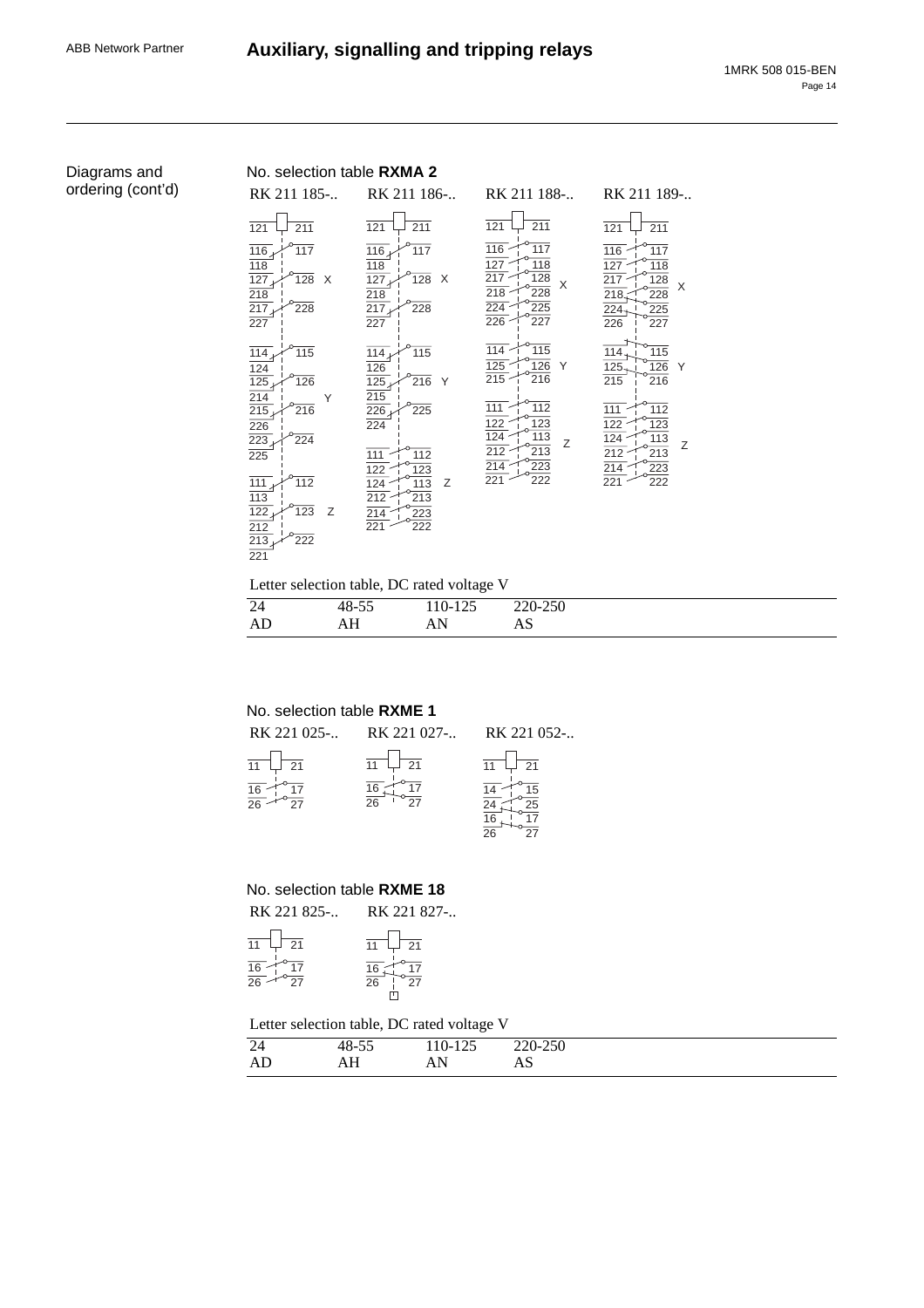# No. selection table **RXMH 2**

| RK 223 067-                                                                                                              | RK 223 068-                                                                                                                    | RK 223 069-                                                                             |
|--------------------------------------------------------------------------------------------------------------------------|--------------------------------------------------------------------------------------------------------------------------------|-----------------------------------------------------------------------------------------|
| 121                                                                                                                      | 211                                                                                                                            | 211                                                                                     |
| 211                                                                                                                      | 121                                                                                                                            | 121                                                                                     |
| 112<br>$\frac{113}{115}$<br>114<br>116<br>117<br>118<br>$\overline{221}$<br>222<br>223<br>224<br>$\overline{225}$<br>226 | 112<br>114<br>113<br>115<br>116<br>222<br>221<br>$\overline{224}$<br>$\overline{223}$<br>226<br>225<br>$\overline{118}$<br>117 | 112<br>113<br>114<br>222<br>221<br>223<br>224<br>116<br>115<br>118<br>117<br>225<br>226 |
| $\overline{227}$                                                                                                         | 227                                                                                                                            | 228                                                                                     |
| 228                                                                                                                      | 228                                                                                                                            | 227                                                                                     |

# Letter selection table, DC rated voltage V

|  | 48 110         |    | 120 125 127 220 250               |    |    |                                |  |
|--|----------------|----|-----------------------------------|----|----|--------------------------------|--|
|  | DC AD AH       |    | $AN$ $ AP$ $-$                    |    | AS | AT                             |  |
|  | AC 15-60 Hz EN | EC | <b>Contract Contract Contract</b> | EP | ES | <b>Contract Contract State</b> |  |

RXMH 2 with flag and resetting knob

Ordering No. for desired relay according to the table above + RK 223 900-XA

#### No. selection table **RXMM 1**

| RK 214 002-                                                                        | RK 214 003-                                                        | RK 214 004-                                                                              | RK 214 005-                                                    | RK 214 006-                                                           |
|------------------------------------------------------------------------------------|--------------------------------------------------------------------|------------------------------------------------------------------------------------------|----------------------------------------------------------------|-----------------------------------------------------------------------|
| Α<br>12<br>11<br>13.<br>14<br>$\frac{15}{\frac{16}{18}}$<br>17                     | Α<br>12<br>11<br>13<br>14<br>$\overline{15}$<br>16<br>18           | Α<br>12<br>11<br>13<br>14<br>15<br>16<br>17<br>18                                        | A<br>12<br>11<br>13<br>14<br>15<br>16<br>17<br>18              | Α<br>12<br>11<br>14<br>13<br>15<br>16<br>17<br>18                     |
| B<br>22<br>21<br>$\frac{23}{25}$<br>$\frac{25}{26}$<br>24<br>27<br>$\overline{28}$ | B<br>21<br>22<br>$\frac{23}{25}$ $\frac{25}{27}$<br>24<br>26<br>28 | B<br>22<br>21<br>$\overline{23}$<br>24<br>$\overline{25}$<br>26<br>$\overline{27}$<br>28 | B<br>22<br>21<br>23<br>24<br>$\overline{26}$<br>25<br>28<br>27 | B<br>22<br>21<br>$\frac{23}{25}$<br>24<br>26<br>$\overline{27}$<br>28 |

| Letter selection table, DC rated voltage V |  |  |
|--------------------------------------------|--|--|
|--------------------------------------------|--|--|

| 24 | $ -$<br>$\Omega$<br>∼-<br>TU JJ | $-$<br>11V-<br>ل کے ا | 220.250<br>-25U<br>--<br>$\overline{\phantom{a}}$ |
|----|---------------------------------|-----------------------|---------------------------------------------------|
| AD | $ -$<br>.<br>----               | N.<br>$\overline{11}$ | ΓW                                                |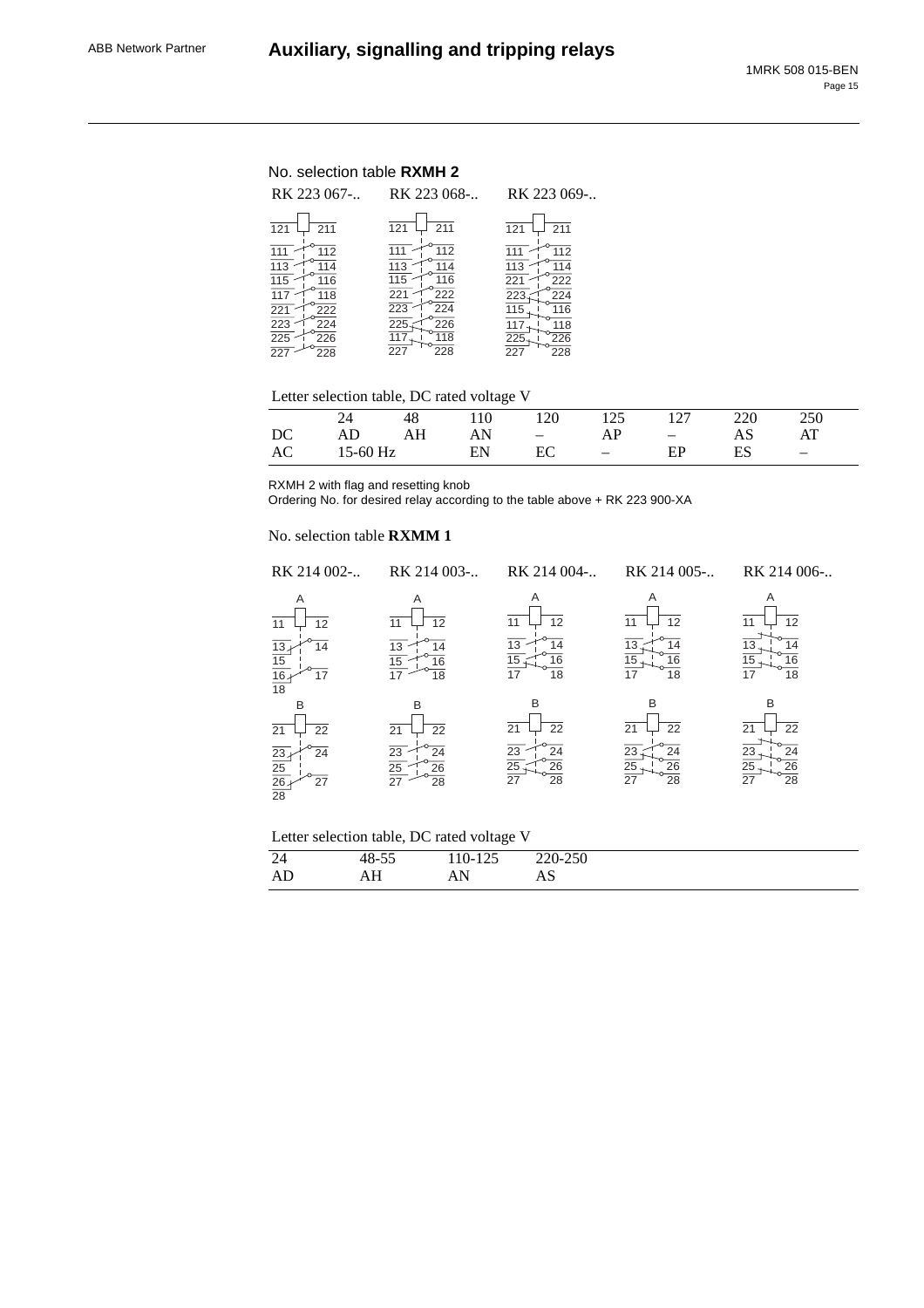| Diagrams and      |            | No. selection table RXMS 1                       |                                           |                                           |                                           |
|-------------------|------------|--------------------------------------------------|-------------------------------------------|-------------------------------------------|-------------------------------------------|
| ordering (cont'd) | Variant E: | Variant A: RK 216 237-<br>Variant B: RK 216 037- | RK 216 263-<br>RK 216 063-<br>RK 216 463- | RK 216 265-<br>RK 216 065-<br>RK 216 465- | RK 216 266-<br>RK 216 066-<br>RK 216 466- |
|                   |            | 11<br>21                                         | 21<br>11                                  | 11<br>21                                  | 21<br>11                                  |
|                   |            | $\frac{15}{17}$<br>$\overline{16}$ X             | 15 X<br>14<br>16<br>17                    | 12<br>13<br>15 X<br>17<br>16              | 13<br>15 X<br>17<br>16                    |
|                   |            | $\frac{25}{27}$<br>$\overline{26}$ Y             | 22<br>23<br>24<br>25                      | $\overline{22}$<br>23<br>24<br>25<br>Y    | 23<br>22<br>25                            |
|                   |            |                                                  | 26<br>27                                  | 27<br>26                                  | $\overline{27}$<br>26                     |
|                   |            | Letter selection table, DC rated voltage V       |                                           |                                           |                                           |
|                   | 24         | 48                                               | 125<br>110                                | 220                                       | 250                                       |
|                   | AD         | AH                                               | AP<br>AN                                  | AS                                        | AT                                        |

| No. selection table <b>RXMT 1</b>          |                                        |         |               |
|--------------------------------------------|----------------------------------------|---------|---------------|
| RK 241 110-                                | RK 241 111-                            |         | RK 241 112-   |
| A<br>12<br>11                              | A<br>12<br>14<br>15                    |         | Α<br>12<br>15 |
| B<br>21<br>22<br>23<br>24                  | B<br>21<br>22<br>$\overline{24}$<br>25 | B<br>21 | 22<br>24      |
| Letter selection table, DC rated voltage V |                                        |         |               |
| 24                                         | 48-60                                  | 110-125 |               |
| AIJ                                        | ΑН                                     |         |               |

 $^{1)}$  This relay for 110-125 V can also be used at 220-250 V when it is connected via a resistor block type RTXE, RK 741 225-EF 18 kohm, 2W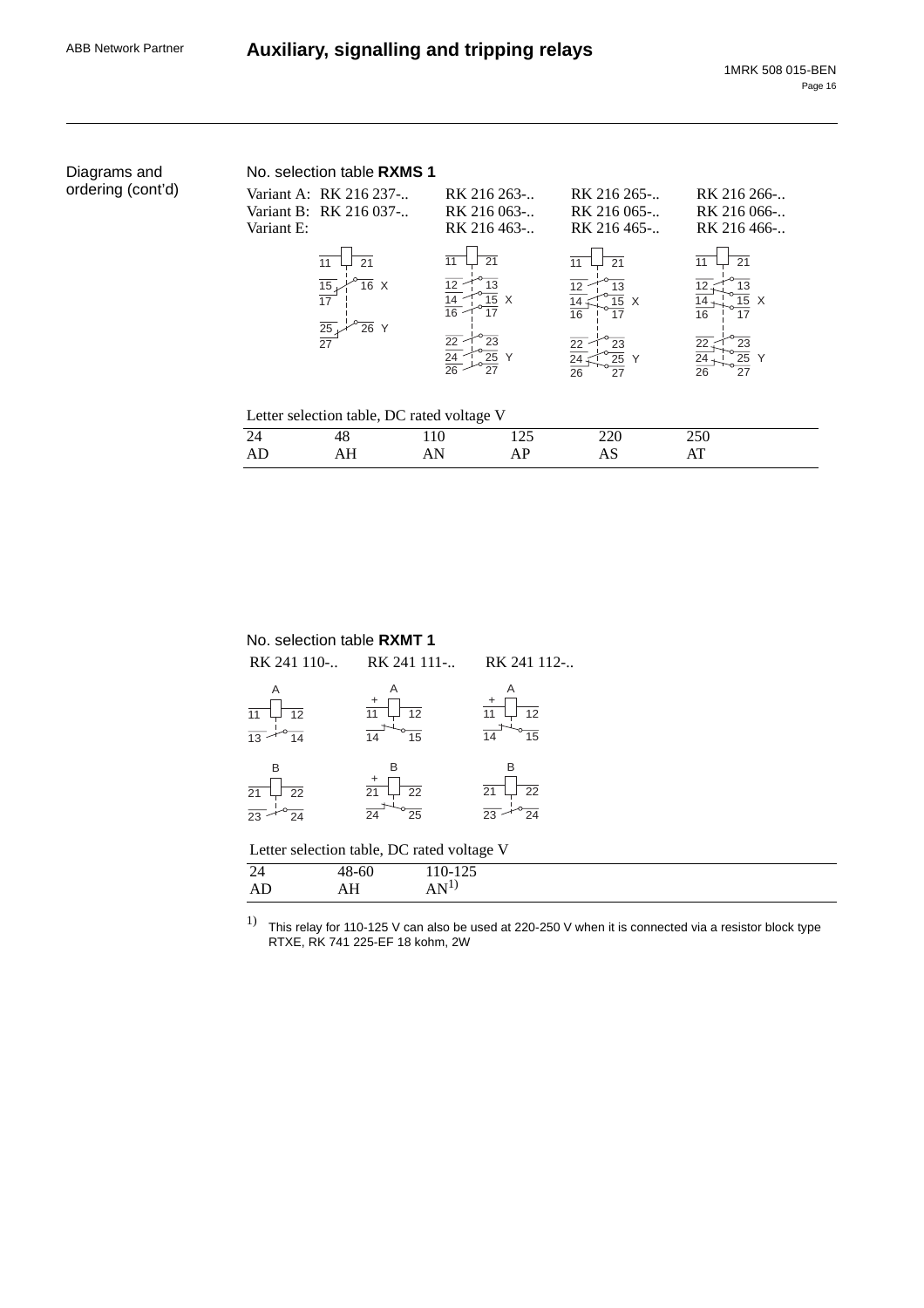

|                |                            | ___              |         |
|----------------|----------------------------|------------------|---------|
| 44             | $ -$<br>10<br>40-<br>⊤ບ−ບພ | $10^{-1}$<br>14J | 220-250 |
| $\overline{ }$ | 71 L<br>----               | .                | טרז     |

Current operated relay

| Letter selection table, DC rated Current A |    |    |  |  |
|--------------------------------------------|----|----|--|--|
| 0,2                                        |    |    |  |  |
| H <sub>B</sub>                             | ΗF | НG |  |  |

Other current operated variants on request

Scada interposing relay RXSF 1

1MRK 001 799-AP



Rated voltage 125 V DC.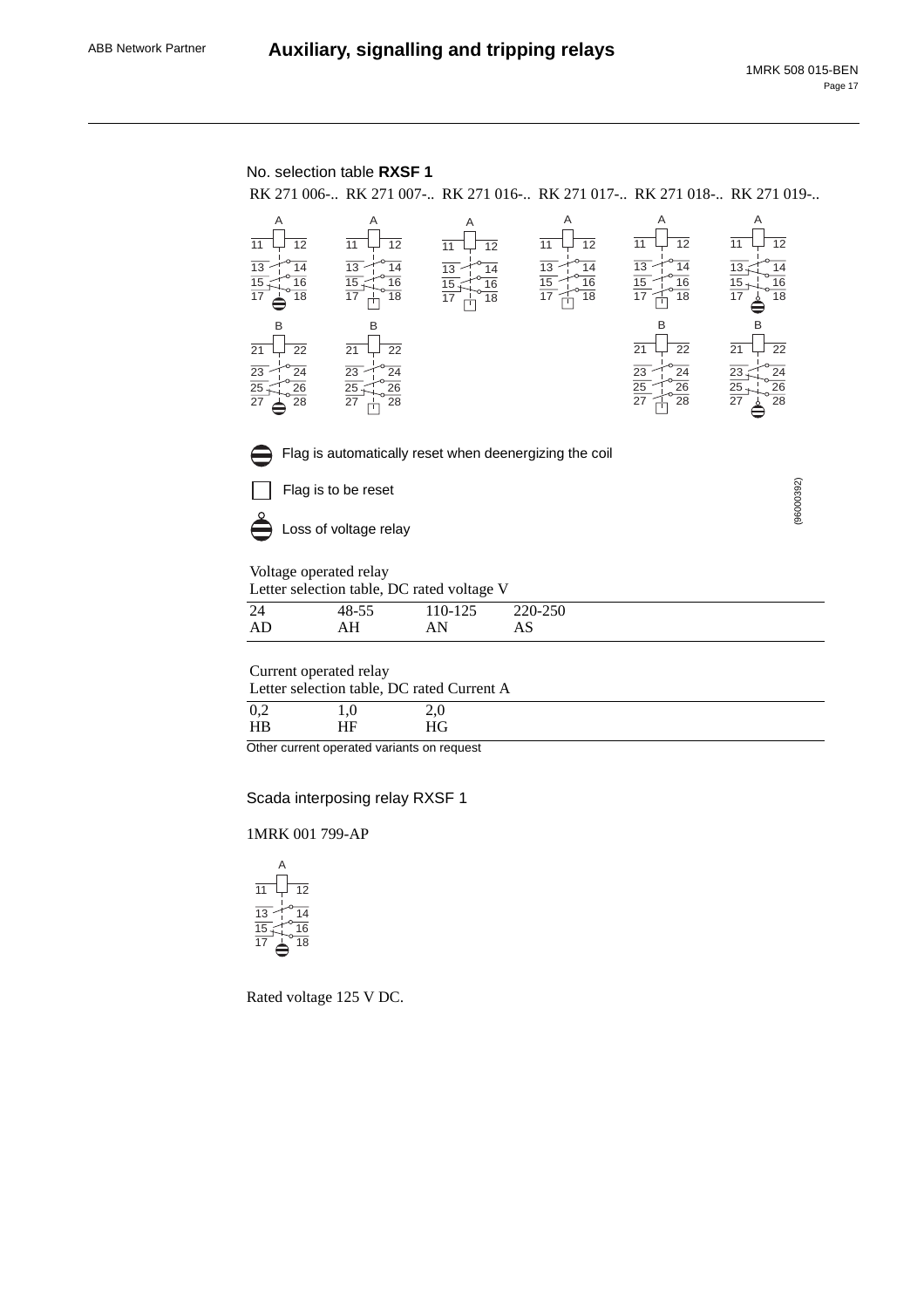# ABB Network Partner **Auxiliary, signalling and tripping relays**

Diagrams and ordering (cont'd)

# **High-speed trip units**

Specify:

- Ordering No.
- Auxiliary DC voltage



Fig. 5 High-speed tripping assembly, RK 651 231-AB, Diagram No. 5651 109-AB

| <b>RXMS1</b> | RXME <sub>1</sub> | RXMH <sub>2</sub> | <b>RXMVB2</b> | RXKL <sub>1</sub> | Ordering No.  | Diagram No. |
|--------------|-------------------|-------------------|---------------|-------------------|---------------|-------------|
|              |                   |                   |               |                   | 5651 273-C    | 5651 273-CA |
|              |                   |                   |               |                   | 5651 260-F    | 5651 260-AA |
|              |                   |                   |               |                   | 5651 261-D    | 5651 261-AA |
|              |                   |                   |               |                   | RK 651 231-AB | 5651 109-AB |
|              |                   |                   |               |                   | 5651 260-G    | 5651 260-AA |
|              |                   |                   | 2             |                   | 5651 261-E    | 5651 261-AA |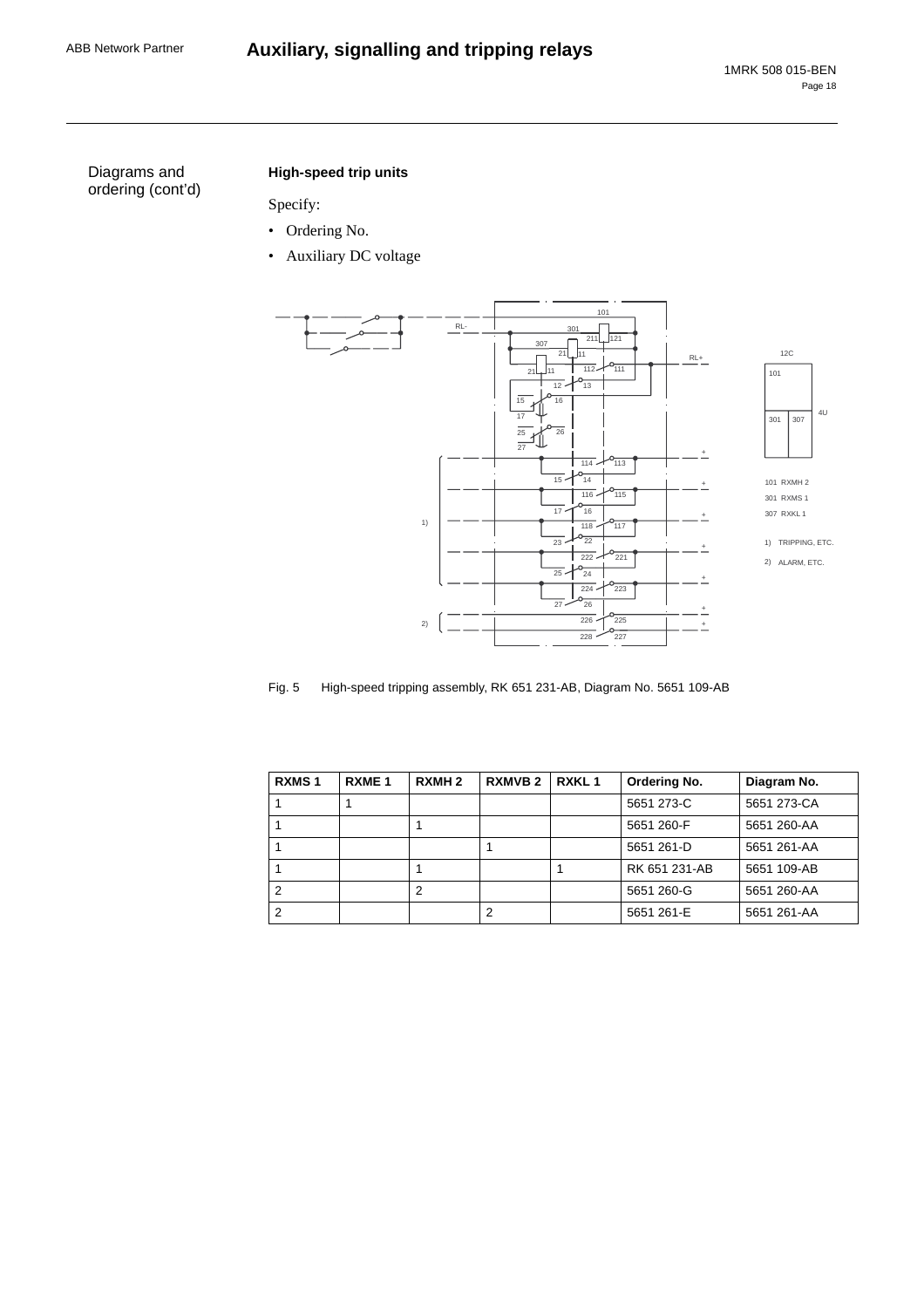$30C$ 

 $113$ 

119 125

307 313 319 325

 $4\,\mathrm{U}$ 

RTXP 18

RXTDA 1

RXKL 1

RXMS 1

RXSF 1

RTXC 3

101  $107$ 

 $101$ 

 $107$ 

307

 $113$ 

 $X11$ 

119, 125, 313, 319, 325

1) ALARM ETC.

2) TRIP ETC.

3) GUARDS

4) FOR TRIP CONNECT TO X11:1-2

FOR SIGNAL ONLY CONNECT TO X11:3

### **Auxiliary trip unit for transformer protection device**

Specify:

- Ordering No.
- No. of inputs
- Auxiliary DC voltage

| <b>Function</b>              | Ordering No.  | <b>Diagrams</b>   |
|------------------------------|---------------|-------------------|
| 6 inputs $(44$ alarm inputs) | RK 891 031-AA | 5651 284-AA/ -AAA |
| 4 inputs                     | RK 891 031-BA | 5651 284-BA/ -BAA |